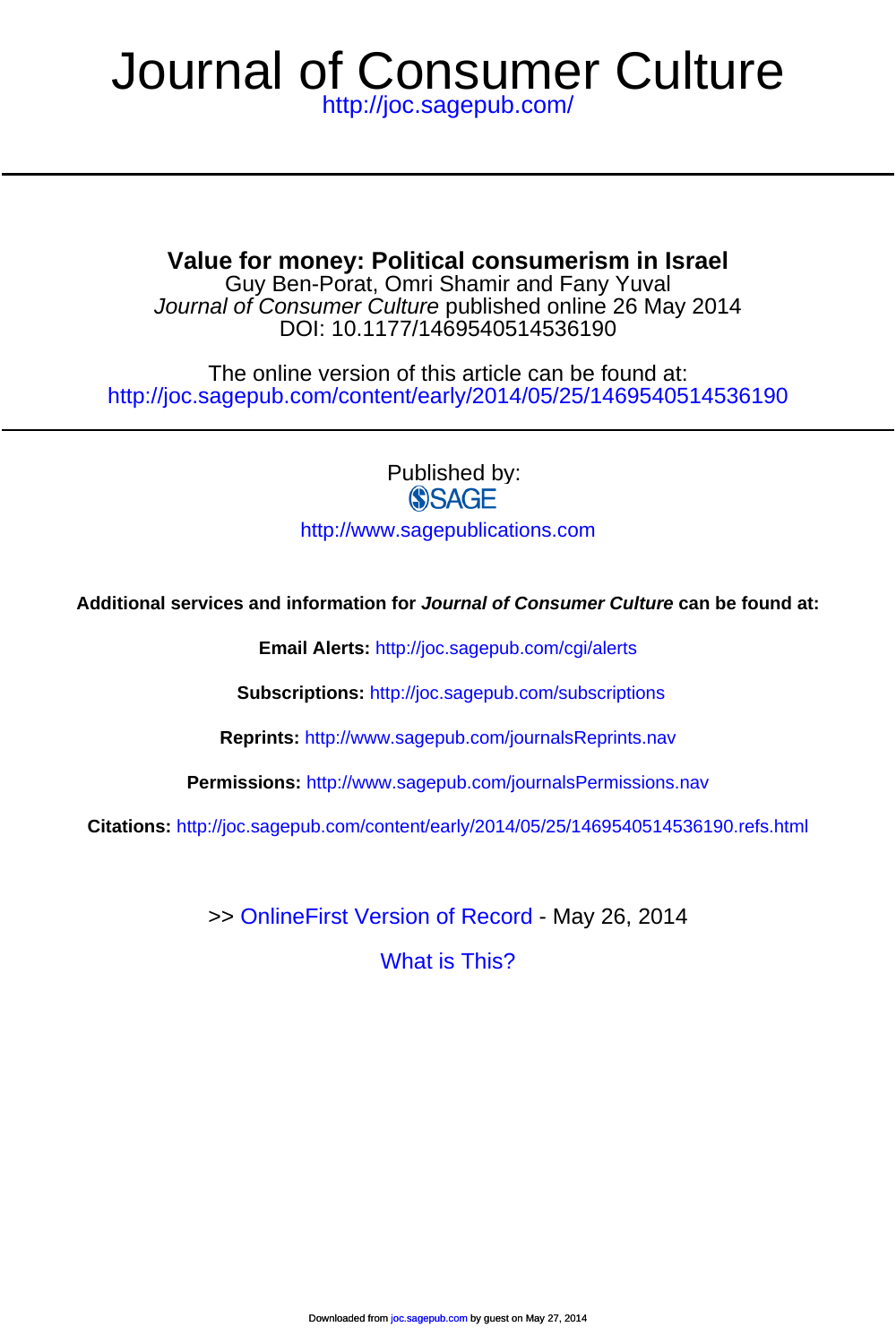

# Value for money: Political consumerism in Israel

Journal of Consumer Culture 0(0) 1–22  $\circ$  The Author(s) 2014 Reprints and permissions: sagepub.co.uk/journalsPermissions.nav DOI: 10.1177/1469540514536190 joc.sagepub.com



## Guy Ben-Porat

Ben-Gurion University of the Negev, Israel

## Omri Shamir

Ashkelon Academic College, Israel

## Fany Yuval

Ben-Gurion University of the Negev, Israel

## Abstract

Studies of political consumerism and of political consumers tend to ask general questions about motivations and tendencies among specific segments of society and investigate the likelihood of the political attitudes of specific social identities to affect consumer choices. In contrast, we examine how political consumerism is influenced by both individual characteristics and the communities in which these individuals live. In addition, we explore whether specific issues of political consumerism – environmental concerns, social justice, and religion – exist independently of general political consumerism. Finally, we attempt to determine the relationship between these different focuses of political consumerism. Based on a survey conducted in August 2010 in Israel of a random sample of 603 adult Jewish Israelis, we delineate the general trends of political consumerism. We then present a regression model to further explore the different paths of political consumerism. This article concludes with a model developed using structural equation modeling in which the different factors and paths are brought together in order to understand the relationship between the three paths of political consumerism.

## Keywords

political consumerism, environment, social justice, religion, Israel

#### Corresponding author:

Guy Ben-Porat, Department of Public Policy & Administration, Ben-Gurion University of the Negev, Rager St., Beer Sheva 84105, Israel. Email: gbp@som.bgu.ac.il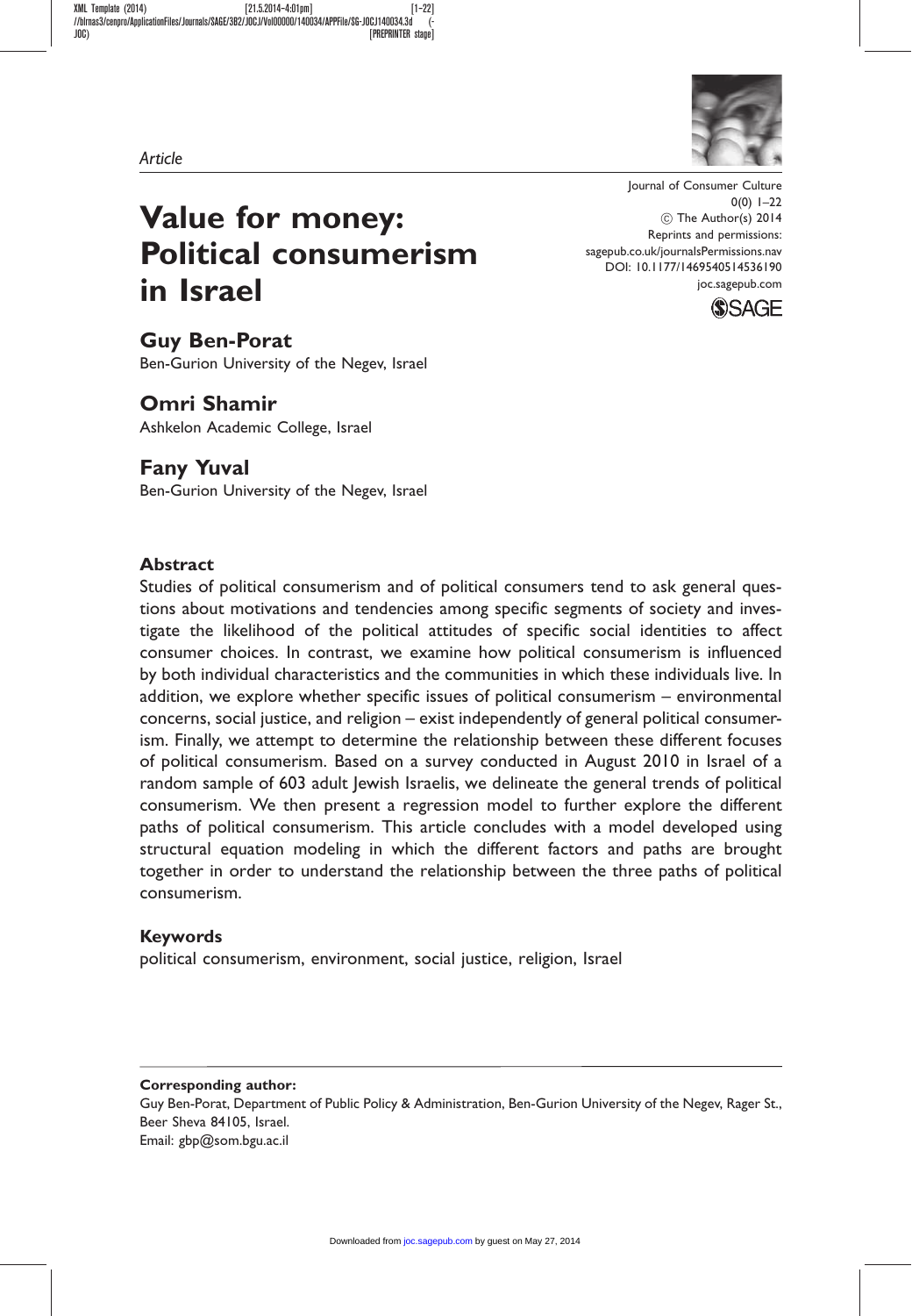For an increasing number of citizens, shopping can also involve political preferences and choices. Political consumerism, the use of purchasing power for political goals, is a new channel of influence for citizens who often find the more traditional channels of political participation blocked. The notion of political consumerism raises two important and interrelated sets of questions. The first deals with the political power of consumption and is concerned with the impact that the individual economic decisions of consumers have on producers. The second question, the one we focus on in this article, concerns the identity of political consumers, their interests and motivations, and their ability to organize effectively. Understanding the identities and motivations of political consumers is a key for understanding under what conditions political consumerism is likely to have an impact.

Consumerism is increasingly meaningful in today's culture because people spend more time and money shopping and choosing among a growing variety of products that cater to different wants and tastes. Conversely, interest in party politics has been in record decline in many democratic countries, expressed in lower voter turnouts and involvement. The general disinterest in politics is attributed to the loss of confidence in the political system. Voters see the system as stagnant or corrupted, believing that ordinary citizens are unlikely to be able to influence it. The withdrawal of citizens from conventional politics, however, does not necessarily imply apathy and ignorance. Rather, interested citizens may seek alternative channels of influence they find more likely to be effective. Political consumerism is one potential channel that has arguably become more available in a global age of production, consumption, and information. This tool provides people with a means of expressing their views and values through consumption choices.

Studies of political consumerism and of political consumers tend to ask general questions about motivations and tendencies among specific segments of society and investigate the likelihood of the political attitudes of specific social identities to affect consumer choices. Scholars point to several factors that influence political consumerism. First, and central to this work, a loss of confidence in the political system and the ability to bring change through formal political channels (Beck, 1997, 1999). Second, economic changes related to the global economy that include, on the one hand, the salience of transnational corporations and, on the other hand, growing consumer consciousness (Micheletti, 2003). And, third, cultural changes described as post-material values (Inglehart, 1990, 1997). In this study, we first examine how political consumerism is influenced by both individual characteristics and the communities in which these individuals live (Neilson and Paxton, 2010). Second, we investigate political consumerism in three specific areas – environmental concerns, social justice, and religion. Accordingly, our research questions are as follows: (a) What individual and group characteristics are related to political consumerism in general? (b) What individual and group characteristics are related to the specific categories of political consumerism? (c) What are the relationships between the different categories of political consumerism?

Using Israel as our case study, we examine the scope and characteristics of political consumerism among different groups of Jewish Israelis and in relation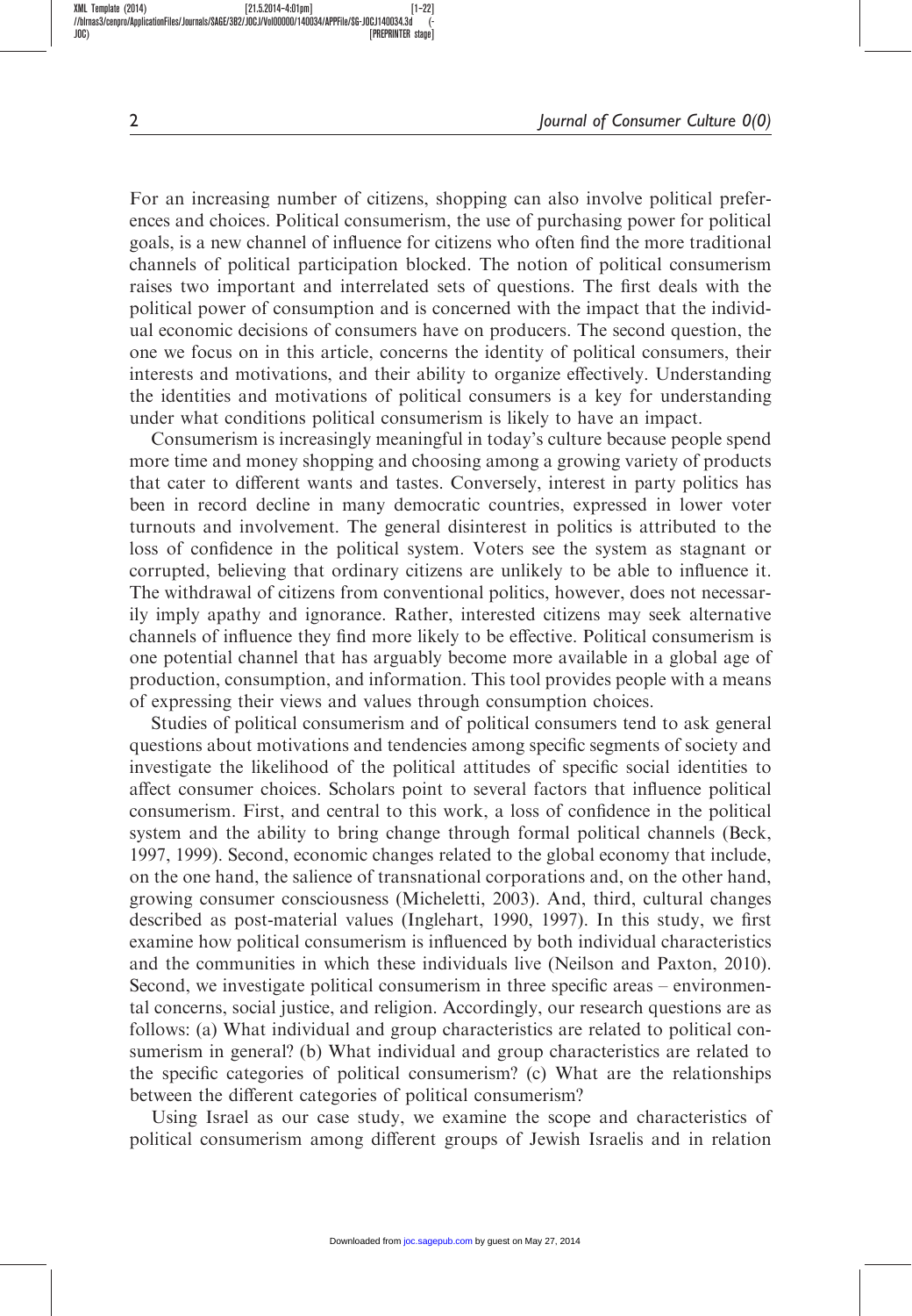to the specific issues. Political consumerism in Israel seems to reflect developments elsewhere, where trust in political institutions underscores new channels of political participation, and the findings suggest that specific paths of political consumerism may evolve. Our findings are based on a survey conducted in August 2010. The survey included a random sample of 603 people. We begin by presenting the theoretical concepts used in this work and provide a general description of political participation among the Jewish majority in Israel. Political consumption in Israel, we argue, seems to replicate developments in other democracies, where new political channels replace traditional ones. In the second part of the article, we present our findings and discuss them in the third and final part of the article.

## Politics, political participation, and political consumption

A significant decline in the political participation of citizens in many democracies has raised interest and concern among many scholars. Democracy offers citizens direct and indirect channels to express their desires and influence the shaping and implementing of public policy (McClosky, 1968; Parry, 1972; Verba and Nie, 1972). The repertoire of political participation includes voting in elections, membership in political parties, being involved in formal and informal organizations, approaching policymakers, and engaging in acts of protests (Barnes and Kaase, 1979; Verba and Nie, 1972). Citizens can choose between different levels of participation, from apathy to active engagement (Milbrath and Goel, 1977), different issues in which to become involved, the adherence to existing norms and laws (Marsh, 1977), and the arena in which they participate. Identifying politics solely with the state and its institutions, however, might ignore the "rich negotiation, interaction, and resistance that occur in every human society among multiple systems of rules'' (Migdal, 2001: 15). Consequently, understanding of the dynamics of political change requires broadening the scope and locus of politics so that political activity is not only what is openly declared and visible and not only direct engagement with rulers and elites (Singerman, 1995: 14).

The study of alternative forms of political participation – their mode and their location – has become ever more important in light of the continuing decline of traditional political participation and trust in formal politics. Studies of political participation in different democratic countries find a significant decline in election turnouts (Hay, 2007; Pharr and Putnam, 2000; Warren, 2002), participation in voluntary activities (Blais et al., 2004; Dalton and Wattenberg, 2000; Putnam, 2000), trust in and satisfaction with government and their representative politicians (Dalton, 2004; Norris, 1999; Nye, 1997), an increase in apathy and withdrawal of citizens from party affiliation and political involvement (Dalton, 2004), and alienation from political institutions and leaders (Diamond and Gunther, 2001). This growing alienation and distrust underscores, on one hand, a negative attitude described as ''anti-politics'' (Boggs, 2000) and, on the other hand, the diminishing capacity of traditional governance (Pierre, 2000).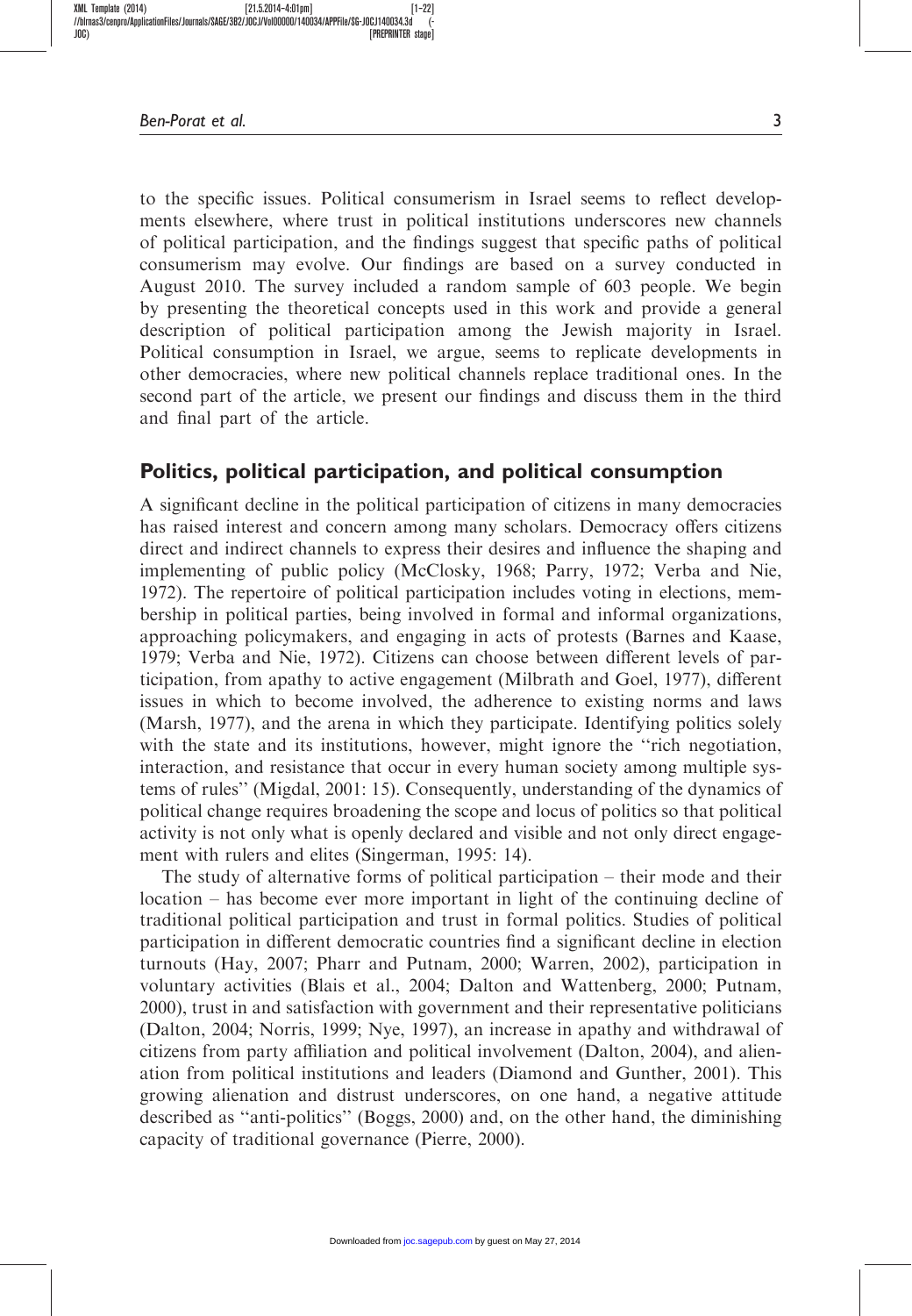Nevertheless, the decline of interest and participation in traditional forms and arenas of politics is not necessarily equivalent to political apathy and withdrawal from the public sphere. Rather, researchers have pointed to different channels of participation that citizens find more available and rewarding. The German sociologist Ulrich Beck described the non-institutionalized form of politics as ''subpolitics,'' referring to different political activities that operate ''outside and beyond the representative institutions of the political system of nation-states'' (Beck, 1996: 18; see also Holzer and Sorensen, 2001). Sub-politics, according to Beck (1999), implies ''direct politics... ad hoc individual participation in political decisions, bypassing the institutions of representative opinion-formation (political parties, parliaments) and often even lacking the protection of the law'' (pp. 39–40). This type of political action is evident in the supermarket, at school, in the media, and on the streets (Beck, 1997). Other scholars describe new forms of participation as ''alternative politics,'' new channels that emerge when governments fail to provide stable and coherent public policy, and citizens step in to address the failure (Lehman-Wilzig, 1991; Weimar and Vining, 1998).

Thus, when political institutions lose their ability to govern and citizens lose faith in political institutions, they can adopt new practices and find new channels in order to fill the political vacuum. Holzer and Sorensen (2001) defined this action as ''active sub-politics,'' which implies citizens' taking responsibility for matters in their everyday, individual-orientated life. Such matters cut across the public and private spheres. These forms of citizen engagement can be described as ''individualized collective action'' involving ''... the practice of responsibility-taking for common well-being through the creation of concrete, everyday arenas on the part of citizens alone or together with others to deal with problems that they identify as good life'' (Micheletti, 2003: 25). Thus, citizens alienated from the formal political system and conventional forms of participation may use their power as consumers to advance social values and political goals.

Political consumerism is not a new phenomenon, but its popularity seems to have grown rapidly in the last two decades (Neilson and Paxton, 2010; Stolle et al., 2005). Micheletti (2003: xiv) defines political consumerism as ''consumer choice of producers and products with the goal of changing objectionable institutional or market practices.'' This phenomenon may translate into a negative action, such as a boycott, ''an attempt by one or more parties to achieve certain objectives by urging individual consumers to refrain from making selected purchases in the marketplace'' (Friedman, 1999: 4). Alternatively, political consumerism can take a positive form of action such as the support and purchase of goods and services of selected companies in order to reward them for their ''ethical'' behavior (Friedman, 1996). Thus, political consumerism is an aggregate of private decisions in which citizens are willing to pay a higher price as a result of an ethical or political commitment. As such, it is a collective action that in order to be successful, must transcend problems of free riding and defection.

Political consumerism can provide an alternative form of political participation more readily available in a global consumer society. But, while stagnant political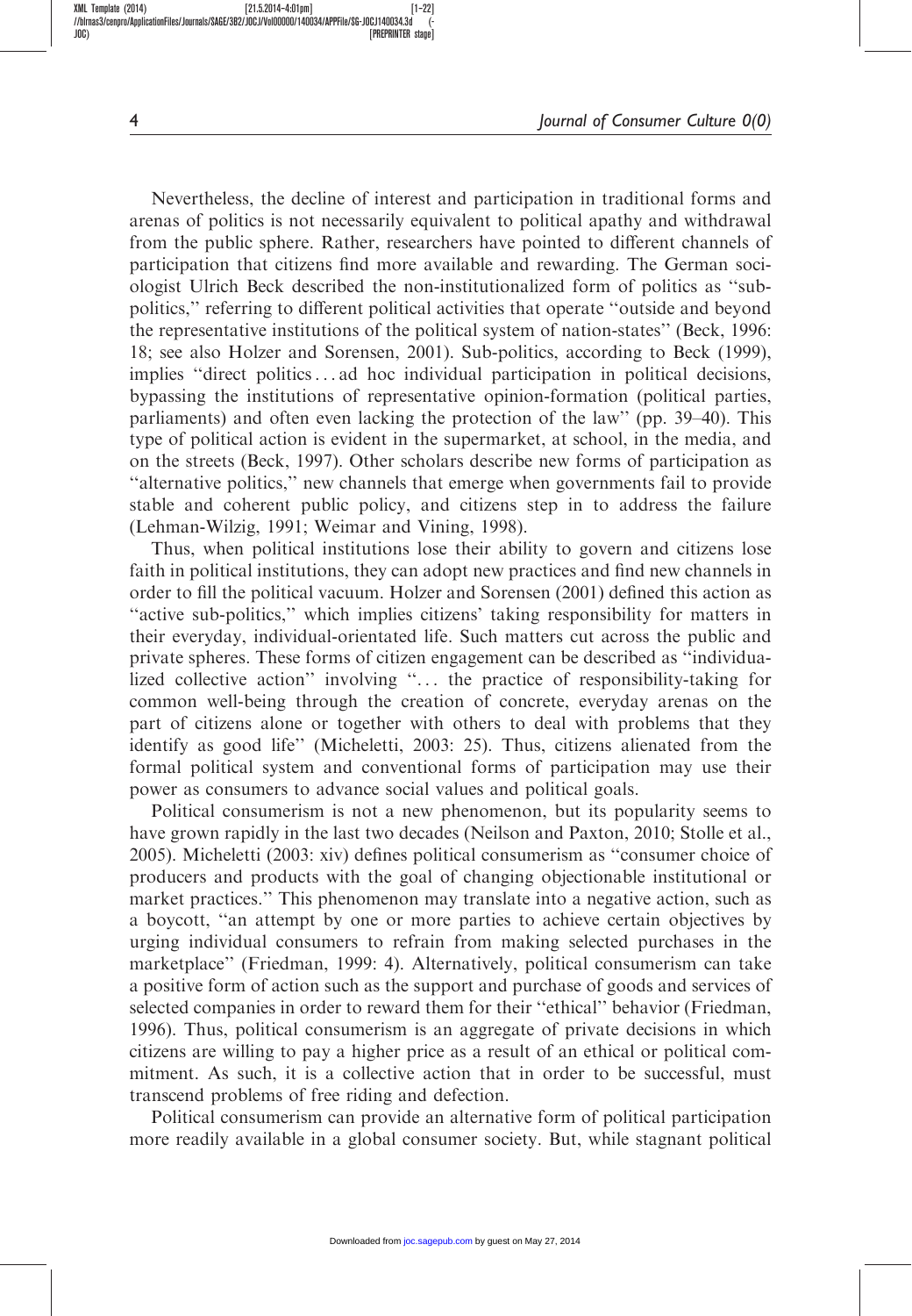systems combined with consumer societies may motivate political consumerism, the individual costs and collective action problems involved raise questions under what conditions political consumerism will take place and whether it is an effective political strategy. Accordingly, to understand the potential of political consumerism, more specific theoretical questions and empirical evidence are necessary. Questions related to political consumerism include the following: Where is political consumerism likely to occur? Which people are more inclined to become political consumers? Which groups have a greater potential to make an impact using political consumption?

Surveys demonstrate that political consumerism has become more common in Europe and North America but have also found between countries. The popularity of political consumerism is higher in stable democracies with welfare regimes, high levels of education and employment, and openness to global influences (Koos, 2012; Stolle et al., 2013). Political consumerism is associated with post-material values, social capital (Neilson and Paxton, 2010), and a general growth of consumption that translates into the rise of consumer organizations that provide information and raise consumer awareness (Stolle et al., 2013). Research identified five main variables that influence the propensity of groups and individuals to engage in political consumerism: high levels of social capital, post-material values, participation in conventional forms of politics, higher socio-economic status (SES), and religiosity.

Social capital's association with political consumerism was strongly influenced by social capital's dimension of ''membership in association'' and less influenced by other dimension of social capitals such as ''trust in others'' and ''social meetings'' (Forno and Ceccarini, 2006; Neilson and Paxton, 2010; Strømsnes, 2004). On the individual level, researchers found a strong correlation between political consumerism and post-material values (Andersen and Tobiasen, 2004; Stolle et al., 2005). Thus, political consumers tend to manifest a growing sensitivity and concern for environmental issues, human rights, minority rights, and support of individual autonomy and self-expression (Inglehart, 1990, 1997). This value orientation is consistent with the fact that political consumers are generally young, as youth is associated with post-material values (Andersen and Tobiasen, 2004; Forno and Ceccarini, 2006; Micheletti and Stolle, 2007). Conventional forms of politics are not necessarily crowded out by political consumerism. Rather, political consumers often combine conventional and unconventional forms of political participation. Political consumerists vote in elections, take part in demonstrations, work for candidates, and approach their representatives, all of which demonstrate a substantial interest in politics (Andersen and Tobiasen, 2004; Micheletti and Stolle, 2007; Strømsnes, 2004).

Political consumerists are also likely to have a higher SES. Individuals with a higher level of education and higher income are both more aware of the existence of ethical products and have the means to pay for them when they are more expensive (Andersen and Tobiasen, 2004; Forno and Ceccarini, 2006; Micheletti and Stolle, 2007; Neilson and Paxton, 2010).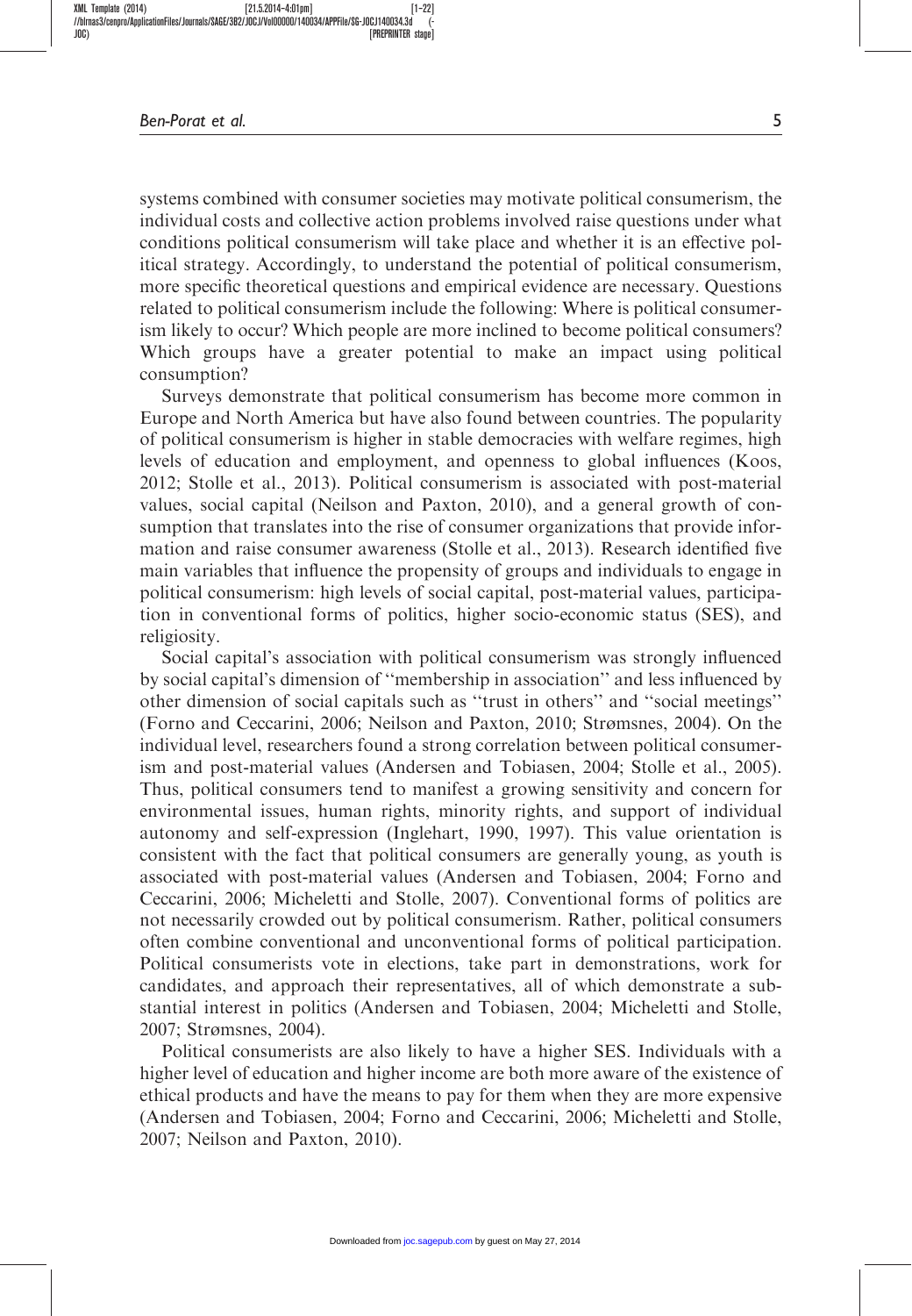Finally, religiosity has a significant effect on political consumption. Political consumers are more likely to be churchgoers and attend religious meetings (Forno and Ceccarini, 2006). Religion provides its followers with a coherent and stable set of norms and values that underscore their identity. Consequently, patterns of consumption can express commitment to religion by adhering to ethics in the process of individual and group consumption choices (Lindridge, 2005). Religious groups strengthen the commitment of their members to boycotts and buycotts that usually involve some sacrifice through solid norms, sanctions and rewards, and the leadership to ensure compliance and help transcend the free rider problems that political consumerism involves (Stolle et al., 2005). Political consumerism, measured in the willingness to pay more for a product considered ethical, is not only a general inclination of the groups and individuals with the characteristics described above. In order for political consumerism to be an effective strategy, the conditions described above must be met with entrepreneurship and wide social commitment. Accordingly, we suggest that political consumerism can be issue related rather than a general phenomenon so that political consumerism clusters on specific topics that garner interest and commitment.

To investigate the role of specific issues in political consumerism, we use three categories of products and political consumerism. Environmental political consumerism involves a preference for environmentally friendly products and/or the boycott of products with a negative environmental impact. Environmental consumers use product labels and other information to select the products they prefer or boycott (Berry and McEachern, 2005; Bostrom and Klintman, 2008; Elkington and Hailes, 1989; Jordan et al., 2004; Micheletti, 2003: 92–93; Seidman, 2003). Social political consumerism involves a preference for fair trade products and employment and/or the boycott of products of child labor and exploitation (Bird and Hughes, 1997; Jordan et al., 2004; Levi and Linton, 2003; Peretti and Micheletti, 2004). Social-minded consumers use fair trade product labels, stores, and other sources of information to select products. Finally, religious political consumerism involves the preference for products that abide by religious restrictions and/or the boycott of those that do not comply with these restrictions. Religious consumers are concerned with products that violate religious and moral codes, and follow religious dictums, mediated through religious institutions and leaders, when they shop (Shamir and Ben-Porat, 2011). We examine these patterns of political consumerism and the relations between them.

## Israel: Economy and politics

Israel has been described a ''non-liberal democracy'' because of the religious hold over significant aspects of public life, entrenched anti-liberal and ethnocentric attitudes in society, and various discriminatory practices toward minorities (Ben-Dor et al., 2003). Yet, Israeli democracy was also characterized by relatively high level of political involvement, measured by party affiliation and voter turnout.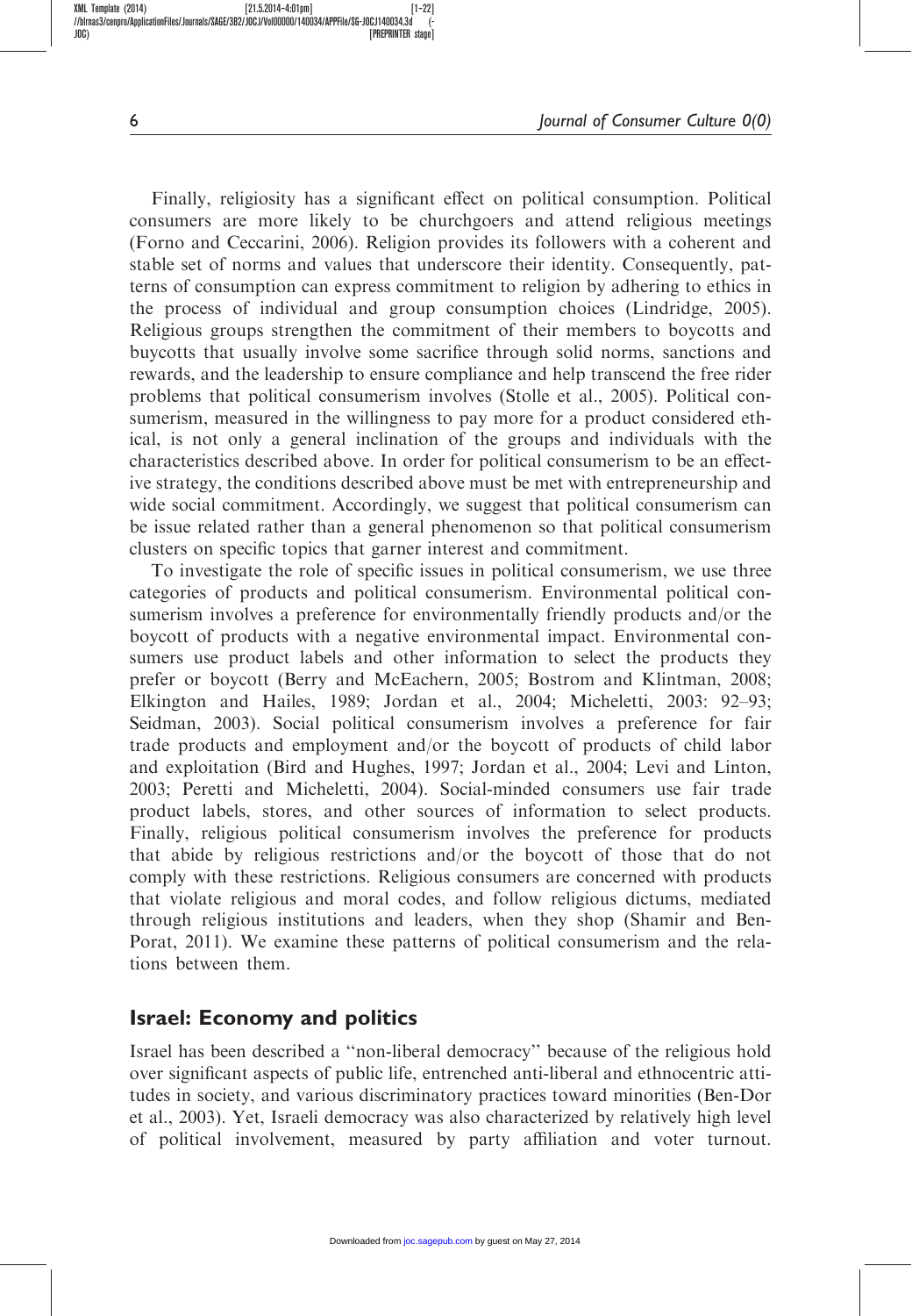Social conflicts and the frustrations of marginal groups in the past three decades increased to a point where Israeli democracy has become an ''overburdened polity.'' The political system, it has been argued, faces difficulty when it attempts to mobilize material resources and collective normative commitments. While scholars dispute the reasons for societal break-up, there is an overall consensus that relations between national, ethnic, religious, ideological, and cultural groups have become overtly politicized. Israeli society since 1980 came to realize not only its plurality, translated to various demands for equality and recognition, but also that the existing formal and informal institutions can no longer contain the tensions between groups. Consequently, Israel provides an interesting setting to examine the development of political consumption, underscored by the declining interest in traditional politics. This general trend, we argue, evolves through particular patterns of political consumption shaped by global and local factors.

Three interrelated changes that occurred in the past three decades can explain the interest in and the potential of political consumerism. First, a governance crisis eroded trust of Israeli citizens in political institutions and has negatively affected political involvement in formal channels. Second, the state-led economy has gone through a process of rapid liberalization, toward becoming a Western-type liberal economy, well integrated in the global economy and with similar characteristics of a consumer society. And, third, the decline of trust does not equal political apathy. Rather, Israel remains a multi-cleavaged society engaged in internal and external struggles and a society in which various groups struggle for recognition and influence and existential questions pertaining to questions of borders and boundaries are yet to be resolved. Consequently, the decline of trust in Israelis and lower levels of involvement in formal political processes set the potential for new channels of political activity.

The large wave of social protest among the general population in the summer of 2011 and public boycotts declared against large food manufacturers for allegedly overpricing their products suggest that many Israelis, even if temporarily, discovered political consumerism as a substitute for or a supplement to more traditional political channels. Henceforth, it would be of special interest to examine whether political consumerism has become part of the political landscape, how it is used, and for what purposes. Political consumerism is a relatively new phenomenon in Israel, and to date, very few studies have been conducted on the subject there (Shamir, 2011). One exception is the religious ultra-Orthodox community that responded to growing secularization by consumer boycotts in attempt to protect what was considered vital interests (Ben-Porat, 2013).

Political consumerism, as described above, was made possible by economic and political changes in Israel. Rapid economic growth since the late 1980s has turned Israel into an affluent, Western-style society, with more hedonistic values, open to foreign cultural influences, and deeply engaged in a consumption (Azaryahu, 2000; Ram, 2005; Shalev, 2000; Yishai, 2003). Until the 1970s, production exceeded consumption, but from that point on, the trend reversed (Carmeli and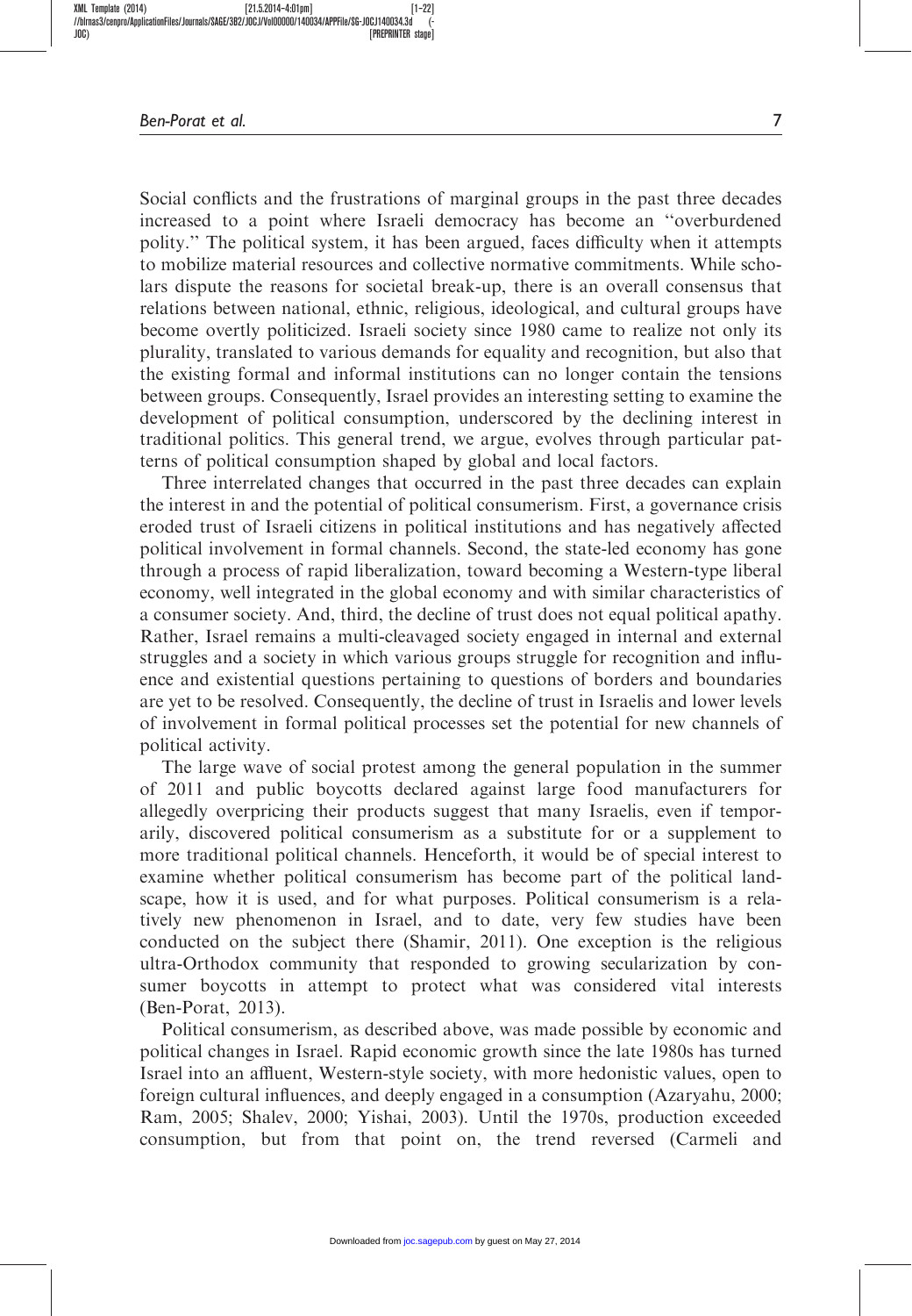Applbaum, 2004). As a result, Israelis are now spending a larger portion of their income on housing, transportation, and communication and less on basic food and clothing. Today, consumerist behavior and values have become increasingly evident, with more money being spent on leisure activities, entertainment, and lifestyle (Azaryahu, 2000; Shalev, 2000).

Along with the rapid changes in the economy and similar to other Western democracies, there has been a consistent decline in the government's ability to provide public goods and to manage public services (Arian et al., 2008; Mizrahi, 2008; Nachmias and Arbel-Ganz, 2005; Vigoda-Gadot and Mizrahi, 2006). As a result, public confidence in the government has dropped precipitously. It is not surprising, therefore, that a considerable part of the Israeli public expresses a growing distrust of formal political institutions, dissatisfaction with the political leadership's performance (Arian et al., 2008: 68–72), and a continuous decline in political party membership and voter turnout in national and local elections is measured. The growing sentiment that the formal channels of political influence are either ineffective or blocked often leads to attempts to provide public services via non-governmental or semiprivate, often illegal or semi-legal channels (Ben-Porat and Mizrahi, 2005; Lehman-Wilzig, 1991). Political consumerism has the potential to be one alternative channel of influence. In this study, we examine patterns of political consumerism among Jewish Israelis, and we assume that those patterns are different among non-Jewish citizens.

Among the first Israeli groups to wage a successful boycott was the ultra-Orthodox community. The religious–secular divide in Israel is a deep schism that pertains to fundamental questions of authority and legitimacy. Arrangements were established in early statehood, based on pragmatic resolutions and compromises between secular and religious. The power of religious groups that provided for both privileges and control of public domains was the result of political bargaining and ability of the representative parties to secure and increase their gains in government coalition partnerships. Political, economic, and demographic changes in the 1990s undermined the arrangements and eroded the power of religious parties (Ben-Porat, 2013). While the ultra-Orthodox community involvement in the labor market and army service was minimal, it was highly involved in politics. Growing awareness that political gains did not translate into effective policies protecting religious values led to the emergence of new entrepreneurs advocating political consumerism (Ben-Porat and Shamir, 2012). The relatively successful campaigns are attributable not only to its leadership's ability to command obedience and a strong commitment to religious values, but also the social capital that fosters the required cooperation. Boycotts were waged against companies that violated religious rules such as Sabbath observance or to demand products and services congruent with the religious way of life such as mobile phones without Internet services (Shamir and Ben-Porat, 2011). These examples demonstrate that religion is effective in boycotts related to religious issues, but does it extend beyond religious issues to environmental and social-economic concerns? In other words, the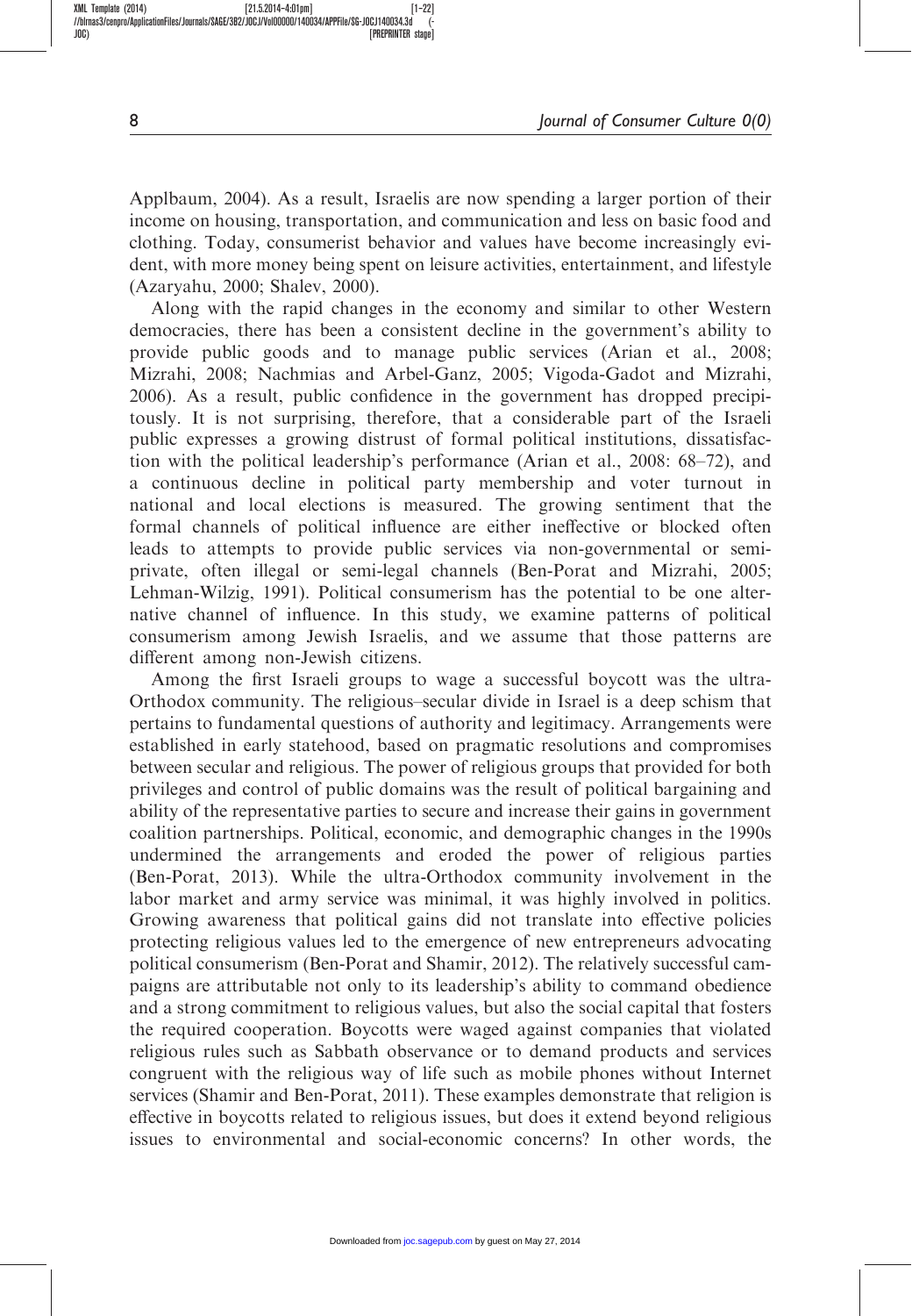question is whether the social capital in ultra-Orthodox society is ''bonding,'' exclusive to members of the group, or ''bridging,'' extending to society at large (Putnam, 2000). Specifically, it is questionable whether ultra-orthodox Jews have an interest in other, social and environmental, issues addressed by political consumerism. The growing involvement of ultra-Orthodox Jews in social life (Stadler et al., 2008) begs the question whether political consumerism that crosses the divide is possible. Another important question is whether Israelis who are not part of the ultra-Orthodox community have the will and the capacity to wage similar campaigns over social and environmental concerns.

Social and environmental struggles in general and the use of political consumerism in particular are less salient, but several attempts were made. In recent years, campaigns demanding a living wage and fair employment have been waged. For example, a ''social label'' has been given to restaurants and coffee shops committed to fair employment, and various labels such as ''green'' and ''eco-friendly'' inform consumers concerned with ecological issues (Shamir, 2011). In addition, there has been a campaign waged outside and inside Israel to boycott products made in the settlements in the occupied territories. The level of participation in and impact of these campaigns were not measured, but public attention seemed rather minimal. In the summer of 2011, thousands of people took to the streets, actions that echoed developments elsewhere, in Europe and the United States, protesting the high cost of living and demanding ''social justice.'' Shortly before, successful campaigns against large food producers also demonstrated that the Israeli public was not necessarily apathetic. The protest was short lived and largely absorbed by the political system, but the potential for political consumerism that ignited it may still exist, and its actual size and categorization require an empirical study.

## Research questions, measurements, and methodology

Based on the discussion above and using Israel as our case study, we (1) examine the general potential for political consumerism, (2) determine which factors are likely to influence political consumerism, and (3) investigate whether political consumerism is a general trend or expresses itself in different ways. Specifically, we will address the following questions:

- a. How do Jewish Israeli citizens regard political consumerism, and to what degree are consumers willing to pay more in order to avoid a product that offends their beliefs?
- b. Can specific patterns of political consumerism environmental, social, and religious be identified?
- c. What is the impact of the different factors identified in previous studies social and economic status, post-material values, religiosity, political participation, and social capital – on political consumption patterns?
- d. What is the relationship between different patterns of political consumption?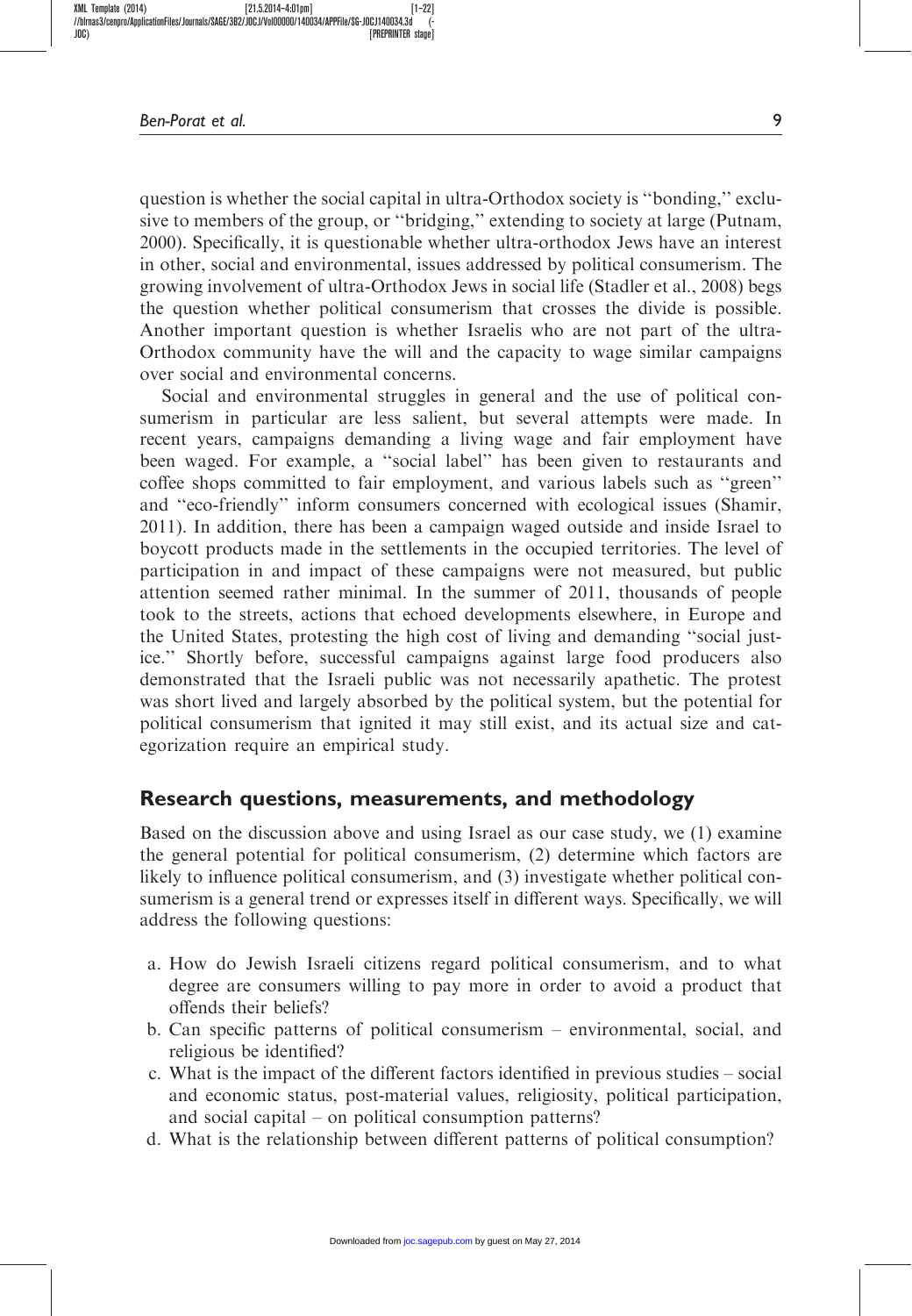Based on the questions above, we formulate the following hypotheses:

Hypothesis 1 (H1): Political consumerism in Israel is expected to be popular, with three distinct patterns of political consumers: religious, social, and environmental.

The growing feeling of alienation from and frustration with formal politics, on the one hand, and the commitments that Jewish Israeli citizens have, on the other, are likely to contribute to moral awareness. Therefore, citizens will show interest in purchasing products that are compatible with their belief systems as long as the price difference is not high.

Consumer choices involve different factors of tastes and values and are likely to be influenced by specific political backgrounds and preferences. Therefore, religious consumers concerned with religious values are likely to be more concerned with products that violate religious norms. Similarly, consumers concerned with social values will attribute greater importance to products that violate labor rights. The different concerns will translate into consumption preferences that attach importance to specific types of products:

Hypothesis 2 (H2): The different patterns of political consumerism will be affected differently by the influencing factors identified in the literature. Religious consumerism will be strongly affected by religiosity and high level of social capital. Environmental consumerism will be positively and strongly affected by conventional political participation and socio-economic status. And social political consumerism will be positively related to social capital, conventional political participation, and socio-economic status.

This hypothesis derives from the previous studies surveyed above that established the relationship between political consumption, commitments, and social ties. While some studies found post-material values to be relevant, in Israel, they were insignificant. Therefore, we do not expect them to influence Israeli political consumers. However, we examine whether political consumerism can take place in the absence of post-material values. The effect of religiosity, political activism, and social capital on political consumption will increase with the willingness to pay more for an ethical product. We expect religiosity and social capital to influence religious consumerism. Stronger religiosity is correlated with a stronger commitment, and social capital implies the trust that other members of the community will behave in a similar manner. Studies have found a relationship between environmental political consumerism and post-material values. We also expect that traditional political participation will be related to environmental concerns. Finally, we predict that social capital will affect social political consumerism because it reflects social concerns and networks:

Hypothesis (H3): We expected to identify three distinct patterns of political consumerism. While social and environmental consumption will be related, religious consumers will be distinct from social and environmental consumers.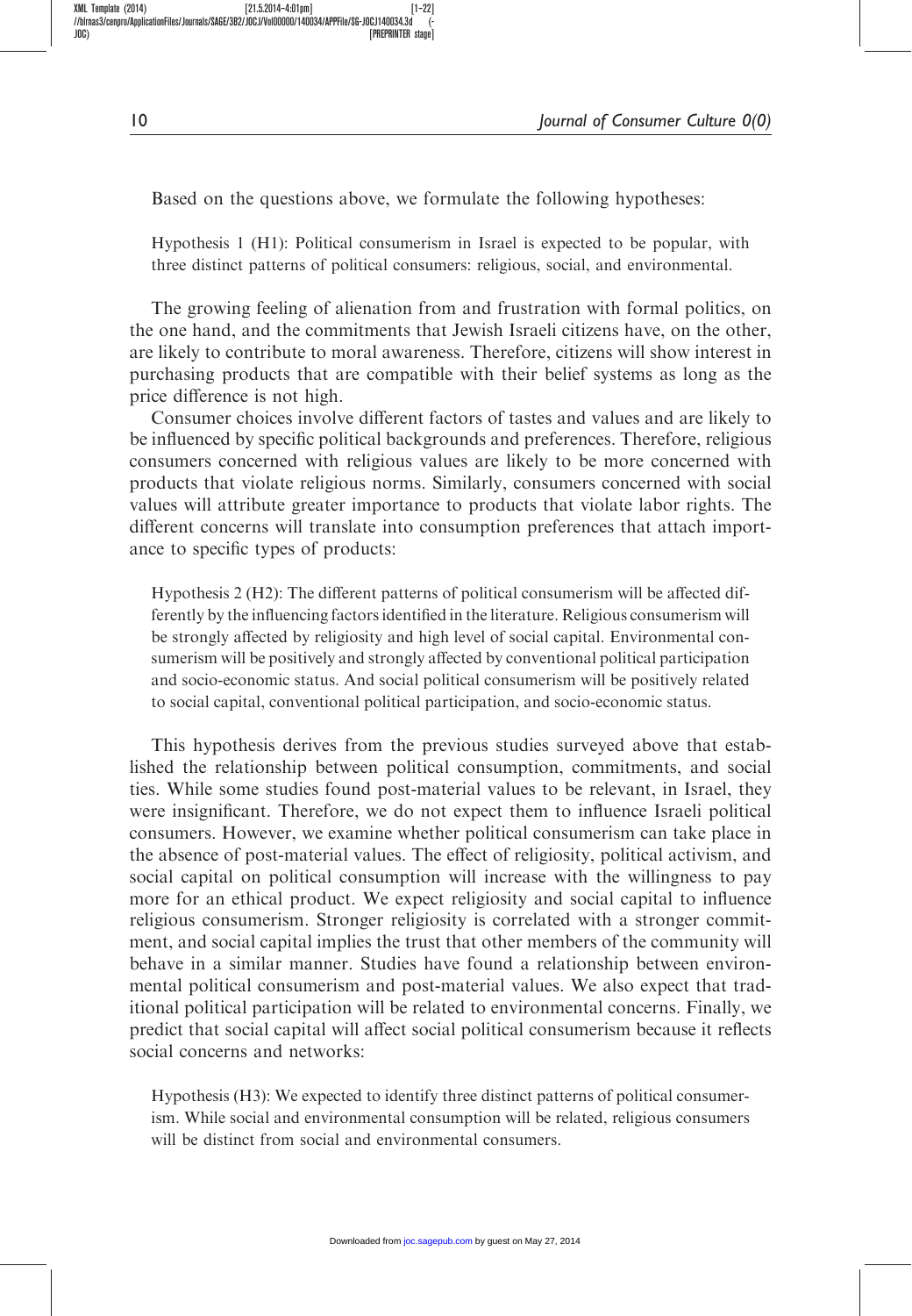Religious consumers who share religious values and communal attachments will be concerned with religious issues that pertain to the community, but relatively indifferent to environmental and general social issues. Religious issues stretch beyond the avoidance of non-kosher foods into more ambiguous questions of purchasing from businesses that violate Sabbath observance. Some citizens will share environmental and social concerns, but others will prioritize one set of issues over another.

## Data and method

To study the different aspects of political consumerism as they unfold among the Jewish population in Israel, a university research institute conducted a survey in August 2010. The survey included a random sample of 603 adult Israelis, 53% women and 47% men with an average age of 47.9 years (SD = 16.2). With regard to demographics, 72.3% of participants were married, 52.8% had no children under the age of 18, and 36% had one to three children under the age of 18. With regard to education, 32.8% possessed high school education, 18.6% had post–high school education (degree studies), 46.5% had a university or college degree, and the rest were uneducated. The vast majority of respondents (94.5%) identified as Jewish, 22.1% of them defining themselves as secular, and 21.2% as ultra-Orthodox. Those who did not identify as Jews are likely to be non-Jewish immigrants from the former Soviet Union.

The questionnaire included 71 questions scored on a Likert scale of 1 to 5 in which 1 indicated a low level of agreement with a given statement and 5 indicated a high level of agreement. Of these questions, 51 assessed four measures that were constructed based on the theoretical foundations outlined above and were verified as reliable measures using reliability tests (Cronbach's  $\alpha$ ). The four measures included political consumerism, political participation, post-materialist attitudes, and social capital.

Political consumerism was measured by 13 items and was broken down into three sub-indexes representing four different aspects of the complicated main phenomenon. The first aspect was attitudes toward issues that can stimulate political consumerism. We measured this factor using a 7-item scale indicating general attitudes toward environmental questions, recycling, and fair trade. The second aspect was attitudes toward policymaking. We measured this factor using six items indicating the desired level of state intervention via policymaking in these areas. Third, we used a 7 item scale to assess reported actual behavior. In this scale, we asked whether respondents spend time examining the social, religious, or environmental attributes of the products they buy. Then, we asked whether they actually buy products that are environmentally friendly, produced under terms of fair trade, or are in line with religious restrictions. Finally, using a 5-item scale, we assessed the willingness of subjects to pay more for a product that was friendly to the environment or was produced under methods of fair trade, respectively. The third scale is also used to identify three distinct areas of political consumerism: environmental, social, and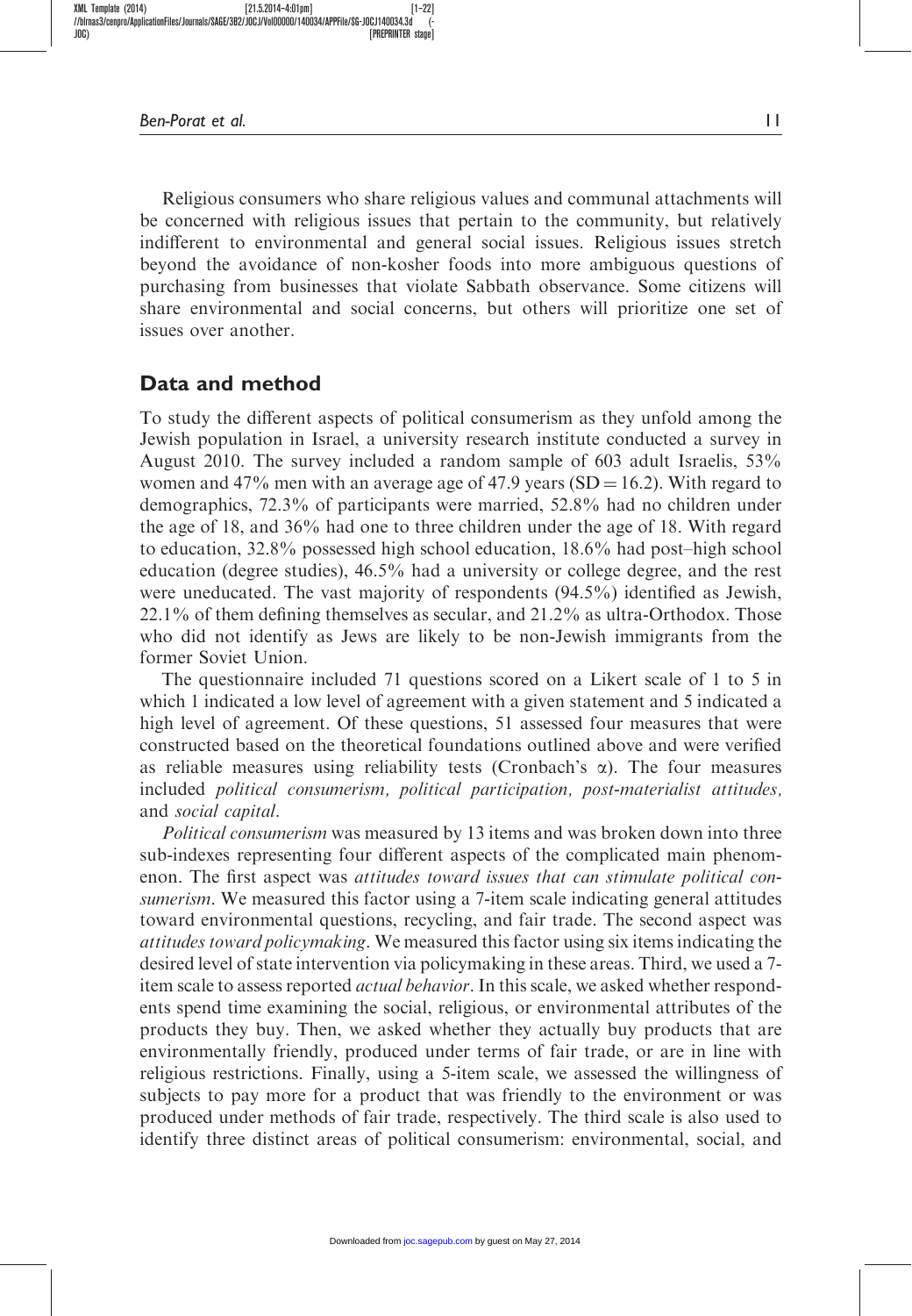religious. In order to identify each type, we presented a series of individual items and asked respondents to indicate their willingness to check and buy products that are environmentally friendly, produced under terms of fair trade or in line with religious rules. In these yes/no questions, we asked respondents whether or not they would look for an alternative product in case the one on the shelf was harmful to the environment, unethically produced, or did not meet religious restrictions.

Political participation included five items that referred to different types of political activity. Responses to these questions ranged from 0 to 5 ( $0 =$ not at all and  $5 = \text{very often}$ .

Post-materialist values were measured by the 4-item scale developed by Inglehart  $(19 + + +)$ , asking respondents to rate the importance of four items: avoidance of criminality, taking into account public opinion, inflation reduction, and protecting freedom of speech.

Social capital was measured by three separate indicators of social networks – social involvement, volunteering, and levels of social trust. We measured social involvement and meetings with friends using five separate items asking participants to report on the number of social meetings with friends, relatives, and colleagues during the past year, the number of social activities such as sports and card games with friends they had engaged in over the past year, how frequently they had entertained guests at home, and how often they had sent greeting cards in the past year. Responses were scored on a scale of 1 to 5. We assessed levels of social trust using two items scored from 0 (not at all) to 10 (very much), in which respondents indicated their trust in the social environment and confidence in their close social circles.

## Findings

We begin with the general trends inferred from the survey regarding the interest and concerns of Jewish Israelis with environmental, social, and religious questions. These concerns indicate the knowledge people have about these issues, the political significance they attribute to them, and, consequently, the likelihood that they will embed these concerns in their consumer choices.

As Table 1 demonstrates, Jewish Israelis attribute different levels of importance to the issues presented. Fair employment scored the highest level of concern, while commerce on the Sabbath was lowest. Indeed, the majority support commerce on the Sabbath (Ben-Porat and Feniger, 2009), and this concern is one generally confined to the religious community.

In Table 2, we expanded the analysis to examine whether specific potential patterns of political consumerism exist, based upon the type of concerns people have. The different environmental concerns examined show a strong correlation between concern over air pollution and the damage to open areas  $(r = .506)$  and recycling  $(r = .502)$ . However, people concerned with these issues are less concerned with social issues like child labor ( $r = .268$ ) and even less with fair trade ( $r = .182$ ). An interesting finding is that people concerned with observance of the Sabbath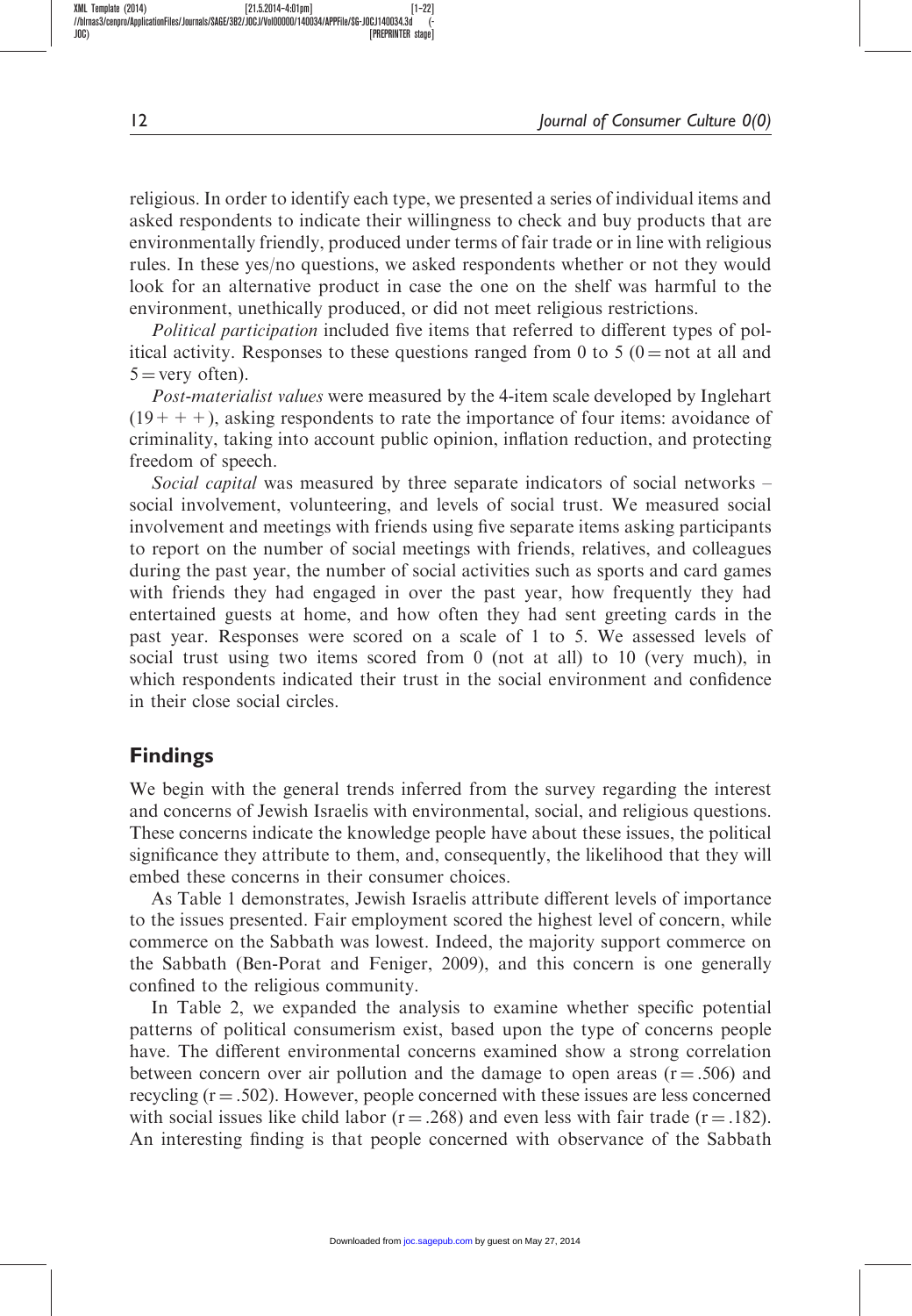| To what extent is each one<br>of the following issues of<br>concern to you? | (strongly<br>disagree) | 2    | 3    | 4    | 5 (strongly<br>agree) | Mean<br>(SD) |
|-----------------------------------------------------------------------------|------------------------|------|------|------|-----------------------|--------------|
| Air pollution                                                               | 9.6                    | 7.3  | 22.3 | 26.2 | 34.6                  | 3.7(1.2)     |
| Open spaces                                                                 | 12.6                   | 11.4 | 22.0 | 24.0 | 29.9                  | 3.5(1.4)     |
| Recycling                                                                   | 6.3                    | 5.5  | 20.2 | 23.7 | 44.2                  | 3.9(1.2)     |
| Child labor                                                                 | 10.6                   | 7.9  | 12.6 | 15.0 | 53.8                  | 3.9(1.4)     |
| Fair employment                                                             | 5.4                    | 4.3  | 13.9 | 15.9 | 60.5                  | 4.2(1.2)     |
| Commerce on the Sabbath                                                     | 38.9                   | 8.6  | 11.6 | 8.7  | 32.2                  | 2.9(1.7)     |

Table 1. General attitudes toward environmental, social, and religious issues. Percentage, mean (standard deviation (SD)).

Table 2. Pearson's correlations between questions.

|                     | Air<br>pollution | Open<br>spaces | Recycling | Child<br>labor | Fair<br>employment | Commerce<br>on Sabbath |
|---------------------|------------------|----------------|-----------|----------------|--------------------|------------------------|
| Air pollution       |                  | .506**         | .502**    | 268**          | $.182**$           | $-.013$                |
| Open spaces         |                  |                | $.401**$  | $.204***$      | $.151**$           | $-.036$                |
| Recycling           |                  |                |           | $.266***$      | $217**$            | .038                   |
| Child labor         |                  |                |           |                | .578**             | $-.044$                |
| Fair employment     |                  |                |           |                |                    | .001                   |
| Commerce on Sabbath |                  |                |           |                |                    |                        |

\*\* $p < .01$ .

(or the growing commercial activity on Sabbath) are not concerned at all with environmental or social issues. The two tables indicate the typology we will expand upon later to argue that the three different motives for or dimensions of political consumerism – religious, environmental, and social – are largely independent from one another.

In order to understand how concerns over certain issues translate into political consumerism, respondents were asked whether they would continue to purchase a product once they learned it was environmentally unfriendly, unethically produced, or produced or marketed in violation of the Sabbath. Asked whether they would search for an alternative product, 91% of the respondents would search for an environmentally friendly product, 82% for an ethically produced product, and only 34% for a product that did not violate the Sabbath rules (see Figure 1). When we asked the respondents how much more they would be willing to pay for such a product, the differentiation between respondents was even larger. Thus, 60% declare they would pay 10% more for an environmentally friendly product, but very few would pay more than that. We found a similar distribution for fair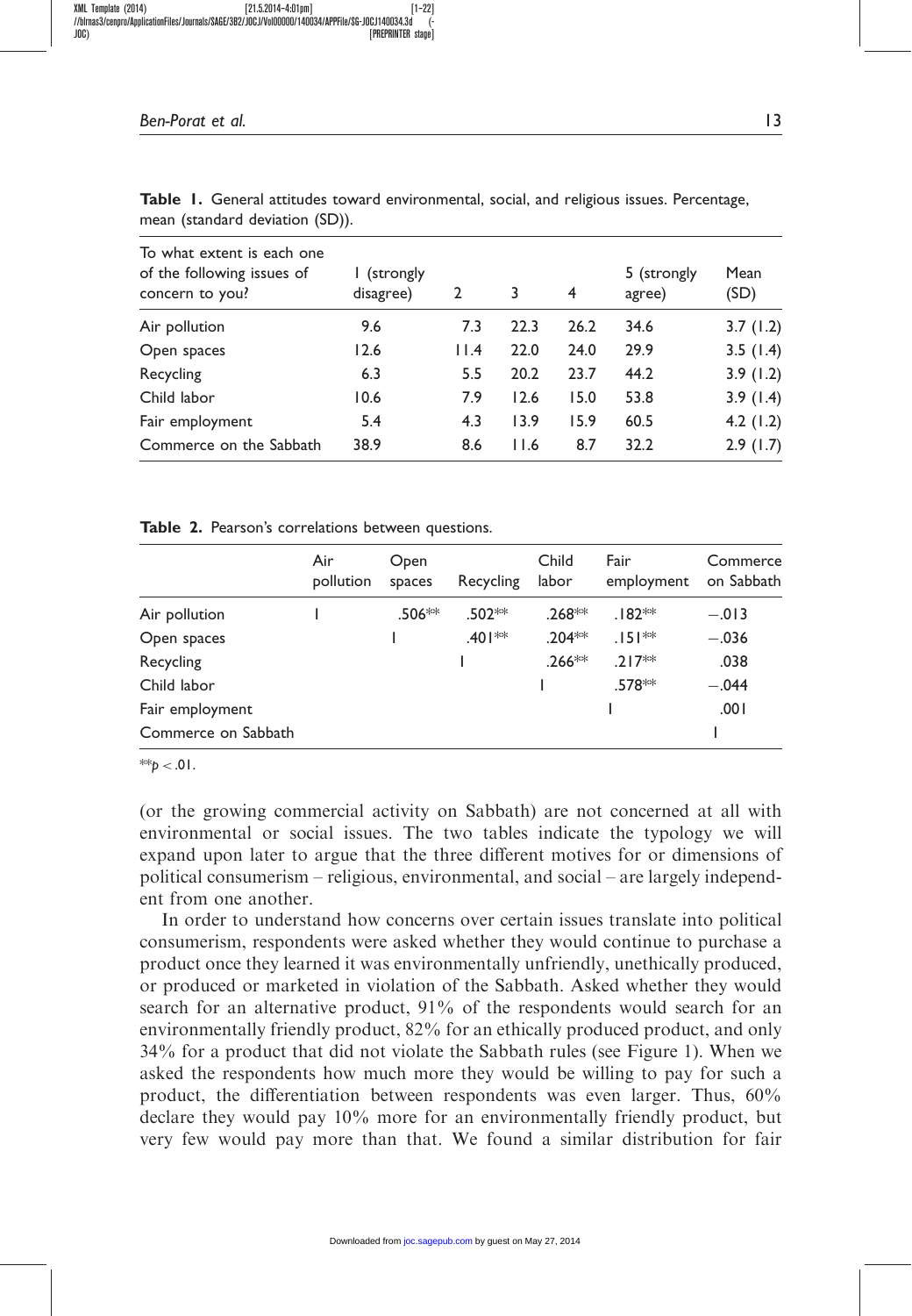

Figure 1. Buying the same product or look for alternative.

trade products. However, there was a stronger commitment for Sabbath-respecting products. The religious respondents were willing to pay the highest price for their moral values. Despite the fact that the number of people involved in religious consumption is smaller than that of people involved in other types of political consumerism, its commitment is stronger, as measured in the willingness to pay more for the "right" product. This commitment explains the relative success of religious groups in waging boycotts.

Environmental consumerism is relatively popular as 37.3% of respondents state that they are willing to pay 10% more for an environmentally friendly product. However, the numbers dramatically diminish as the difference in price between the environmental and the "regular" product rises to 50%. A smaller number of 19.4% are willing to pay 10% more for a fair trade product, but almost the same number (18.4%) are willing to pay 20% more, and 15.3% among them are willing to pay 50% more. Finally, the number of people who declare they will pay more for products that do not violate the Sabbath is relatively small and proportional to the number of religious people in Israeli society. However, the percentage of participants willing to pay remains almost the same between 10% and 50%, even rise at 100% more. Thus, more people are concerned with environmental issues (air pollution, open areas, and recycling), but are willing to pay only moderately more (10%–20%) for environmentally friendly products. In contrast, fewer people concerned with social and religious issues are willing to pay more for environmentally friendly products, but these people are deeply committed to products that respect fair trade or the Sabbath. At this point, we can identify the typology of political consumerism as being divided into three distinct patterns independent of each other. Thus, political consumerism reflects distinct priorities of individuals that translate into specific consumer preferences and choices.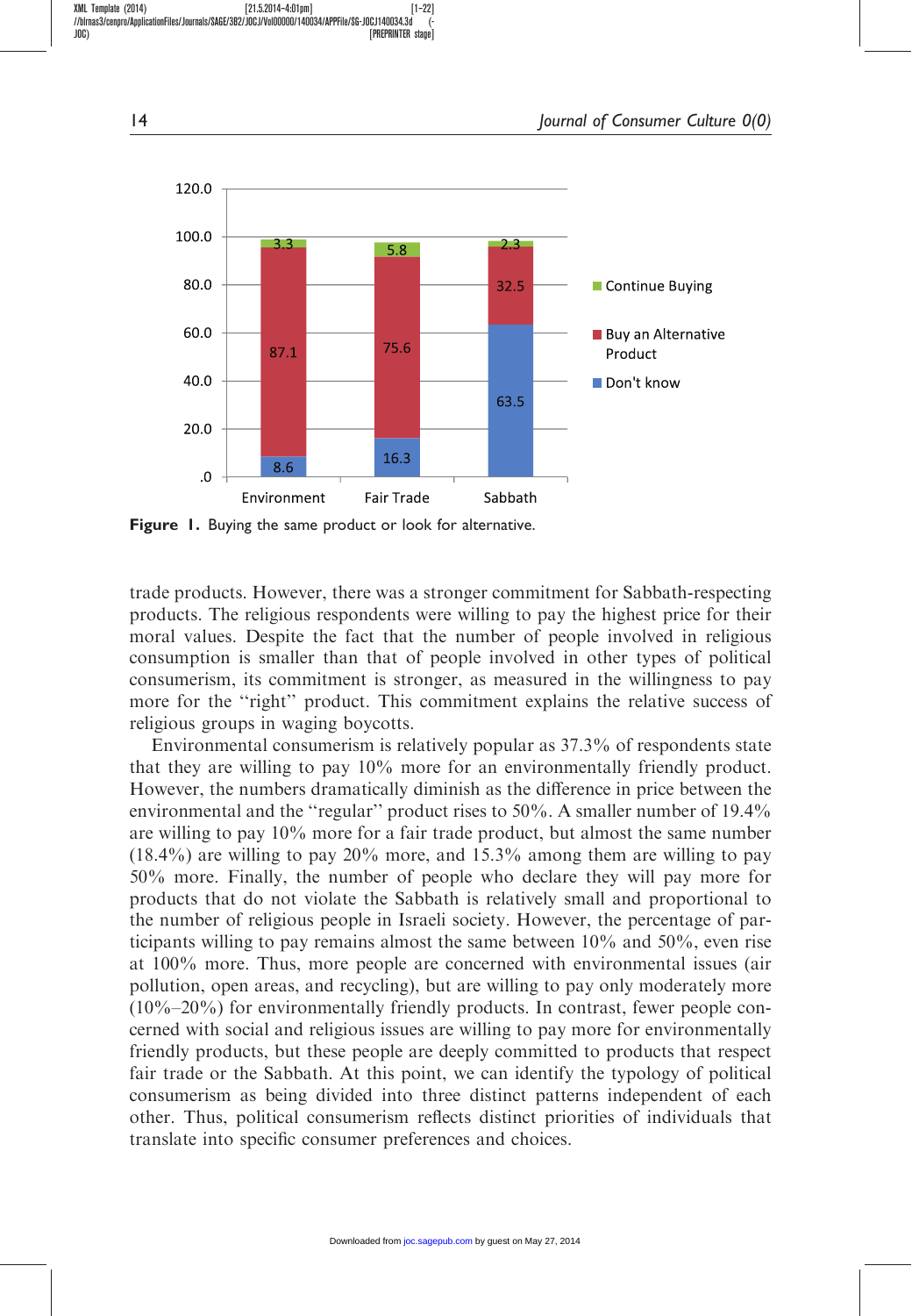|                              | Environment | Sabbath | Fair trade |
|------------------------------|-------------|---------|------------|
| Willingness to pay 10% more  | 37.3        | 6.8     | 19.4       |
| Willingness to pay 15% more  | 10.3        | 1.8     | 6.8        |
| Willingness to pay 20% more  | 19. I       | 4.8     | 18.4       |
| Willingness to pay 50% more  | 8.8         | 6.3     | 15.3       |
| Willingness to pay 100% more | 3.3         | 9.8     | 8.1        |

Table 3. Willingness to pay extra for products.

## Factors influencing political consumerism

Based on the above discussion, we hypothesized that political consumerism would be influenced by five factors found in relevant studies: social capital, post-materialism, political participation, SES, and religiosity. To examine these hypotheses, we define political consumerism as the willingness to pay more for an alternative product that is environmentally friendly, produced by fair employment or in line with Sabbath rules (10%, 15%, 20%, 50%, or 100% more) (Table 3). Our findings indicate that post-materialism is practically non-existent in Israel and, consequently, had no significant relationship to political consumerism. Examining the remaining factors in relation to the three types of political consumerism – environmental, social, and religious – further validates the differences between them.

We conducted a regression analysis for each pattern. We added a higher category of religiosity in order to capture the ultra-Orthodox Jews. The analysis demonstrates that religious political consumerism is distinct from the other two and characterized only by the religiosity of participants and their low economic status. As a result of their large families and low rate of participation in the labor force, ultra-Orthodox Jews are one of the poorest sectors in Israel. The other two types – environmental and social – are similarly influenced by age (adults tend to participate more in both types of political consumerism), but are related to different factors. Environmental consumerism is not related to SES, negatively related to religion, and positively related to social networks and political participation. In contrast, social consumerism is not related to SES, political participation, or religion, and is positively related to social networks and volunteering.

## Patterns of political consumerism

In order to examine the relationship between the different patterns of political consumerism, we used a structural equation modeling (SEM) analysis. The results strongly support our argument that there are three distinct patterns of political consumerism among Jewish Israelis. The first, concern with environmental issues, is strongly related to the respondents' care in recycling paper and plastic ( $b = .75$ ; p < .000) and with compatible consumer behavior measured in the willingness to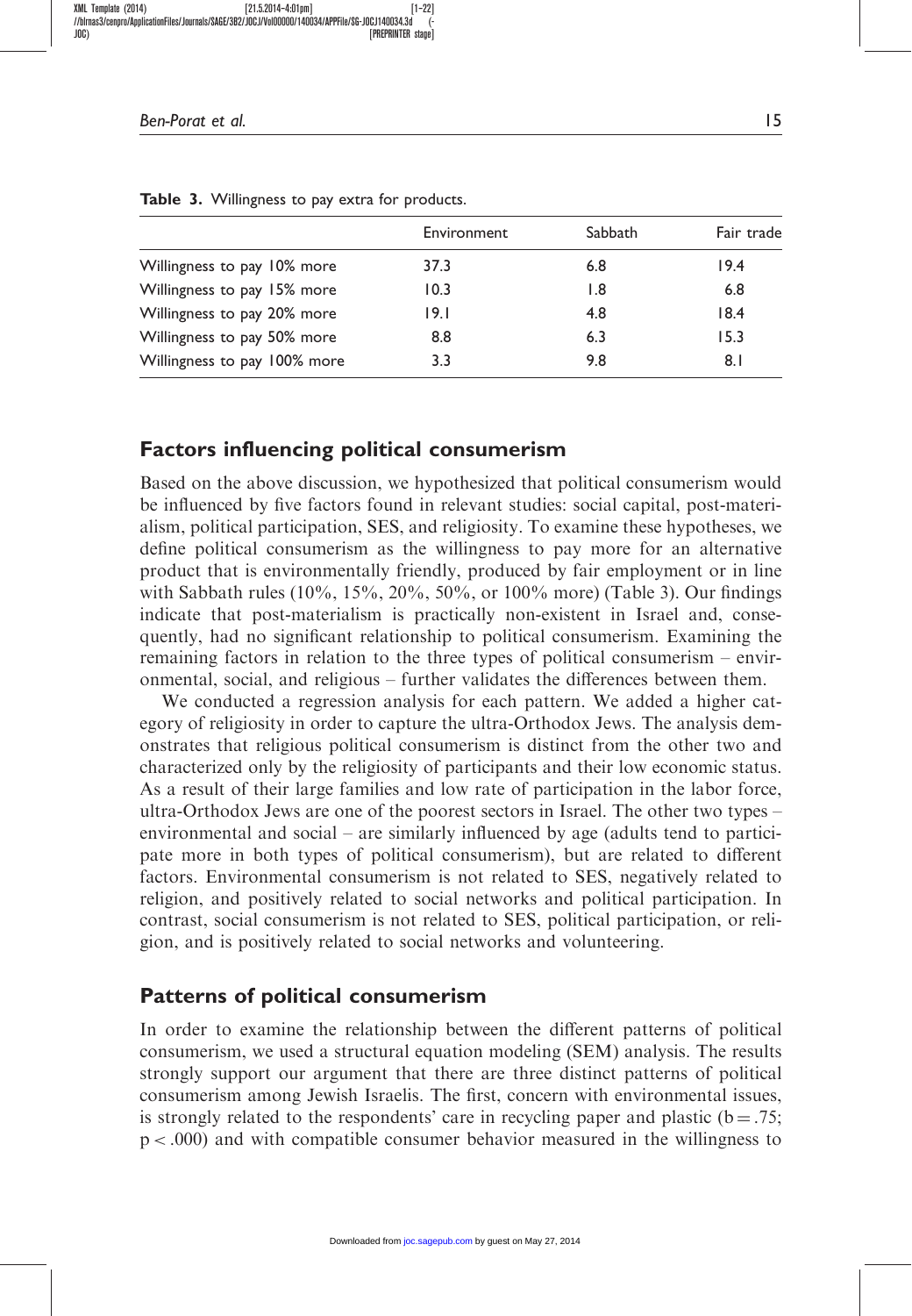pay more for environmentally friendly products ( $b = .27$ ; p < .000). Environmental concern is positively correlated with political participation, but we found no direct relationship between environmental concerns and the willingness to pay more for alternative, ethically produced, or religious products (Figure 2).

Second, concern with social issues is positively related to the willingness to pay more for ethically produced commodities ( $b = 17$ ;  $p < 000$ ). Concern with social issues is positively related to concern for environmental issues ( $b = .44$ ;  $p < .000$ )



Figure 2. SEM model: paths of political consumerism. SEM: structural equation modeling.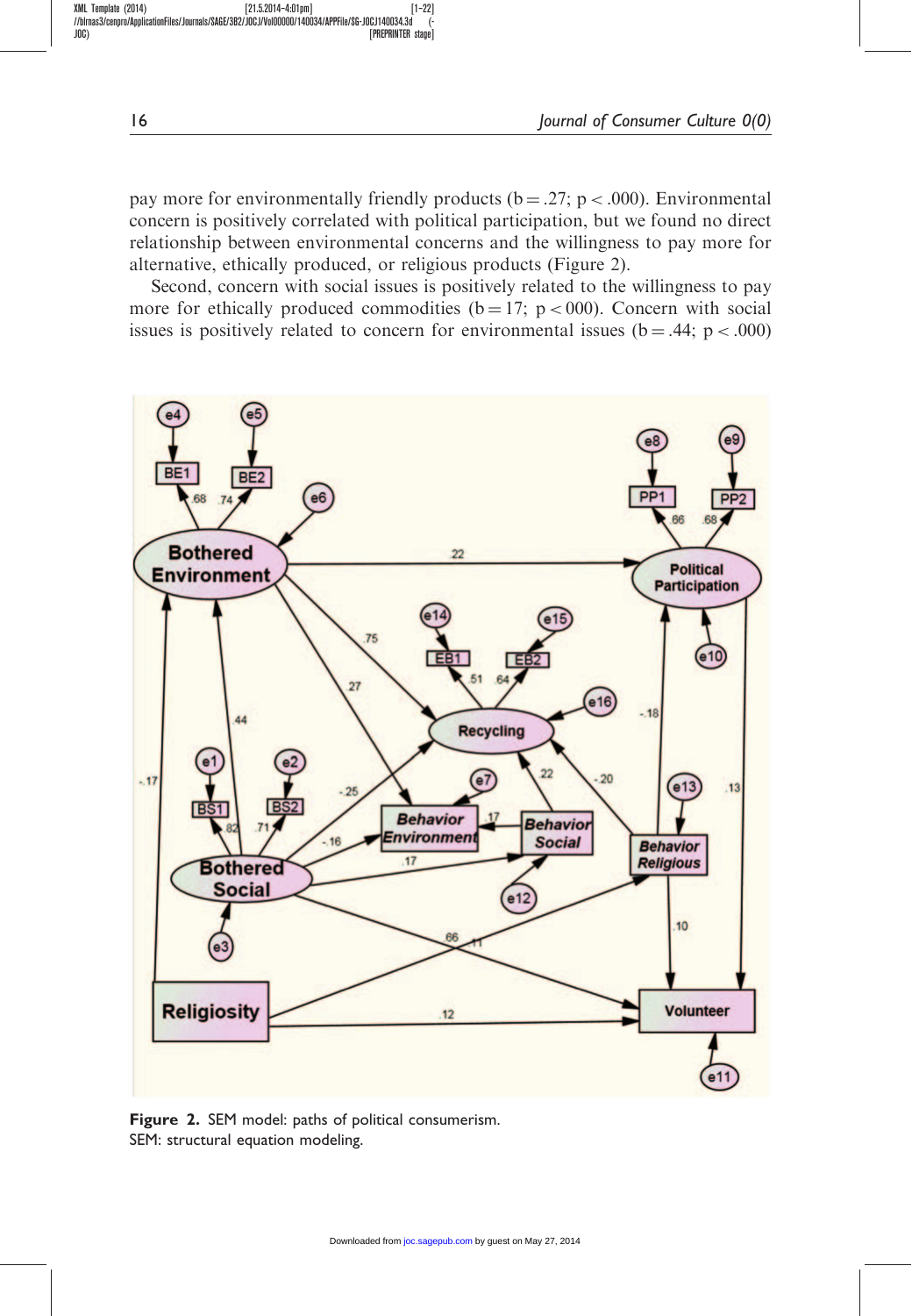but negatively related to the willingness to pay more for environmentally friendly products. Thus, while people may be concerned with both, they prioritize their consumer choices so that one overrides the other. Moreover, the more individuals are concerned with social issues, the less likely they are to recycle  $(b = -0.25;$ p < .004). Finally, concern with social issues is positively related to volunteering  $(b = .11; p = 029).$ 

Third, religiosity is strongly and positively related to religious consumerism  $(b = .66; p < 000)$ , measured in the commitment to search for an alternative product whose production and marketing do not violate the religious restrictions of the Sabbath. Religiosity is positively related to volunteering  $(b = .12; p = .015)$ , negatively related to environmental concerns ( $b = -.17$ ;  $p < .000$ ), and has no relationship with social concerns. There is a negative relationship between the willingness to pay more for a product that meets religious requirements and recycling  $(b = -.20; p < .000).$ 

According to the model, religious political consumerism exists in a path independent from social and environmental political consumerism. A more complex relationship exists between social and environmental political consumerism. Environmental concerns, somewhat like religious concerns, are distinct and limited to environmental issues. In contrast, social concerns also extend to environmental concerns. A direct path exists in which people who would search for an alternative, fair trade product would also search for an environmentally friendly product  $(b = .17; p < 000)$  and tend to recycle  $(b = .22; p < 000)$ . Finally, there is a negative relationship between religious consumerism and political participation  $(b = -18)$ ;  $p = .001$ ).

The model is strongly insignificant (p = .518) with  $\chi^2$  of 51.876 and DF = 53,  $CMIN/DF = 0.979$ , root mean square error of approximation (RMSEA) was 0.000 (90% confidence limits (CL) 0.000–0.025), comparative fit index (CFI) =  $1.000$ , and Tucker–Lewis index (TLI)  $= 1.002$ . These measurements strongly reflect respondents' answers.

## Conclusion

The purpose of this study was to identify distinct patterns of political consumerism and the relationships between them. Several developments in Israel in the past two decades enable us to study political consumerism there: economic growth and the evolution of a consumer society, growing alienation from formal politics, and different examples of the use of consumer power for political purposes. Our findings indicate that Jewish Israelis are concerned with environmental and social questions (and a smaller number with religious ones) and declare that they would make an effort to buy products compatible with their beliefs and concerns. As expected, the greater the price difference between the regular and ethically preferred product, the fewer people say they would make an effort to purchase it. One major exception in this regard is in the area of religion. While the number of people committed to purchasing religiously friendly products is small, their commitment, measured in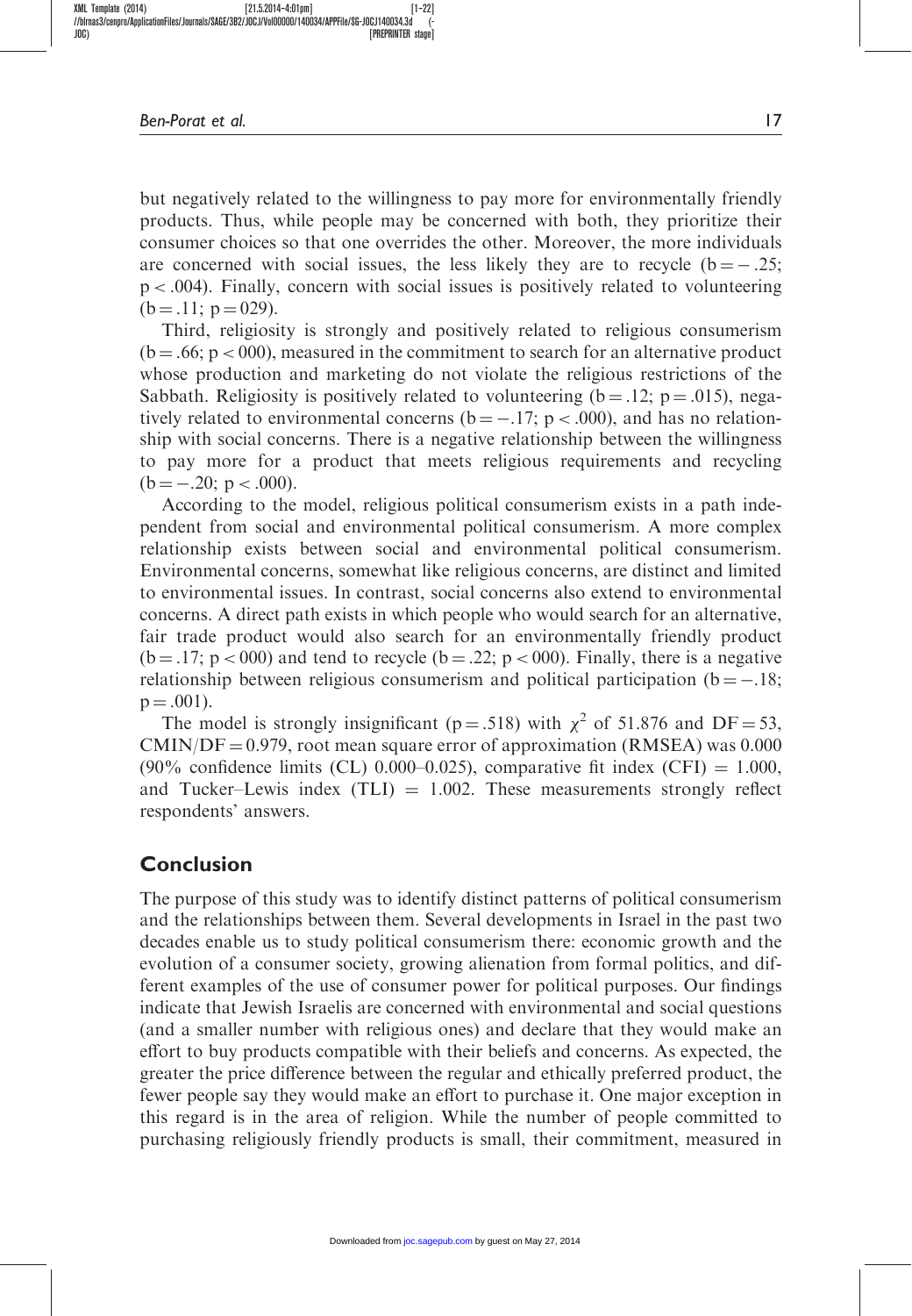the price they are willing to pay, is stronger. The higher level of commitment, underpinned by social capital and leadership, is especially strong among ultra-Orthodox Jews (Ben-Porat and Shamir, 2012).

We identified three particular patterns of political consumerism in the study: religious, social, and environmental. We attribute all three to ideologies that, at least to some extent, shape behaviors as reported by the participants and their willingness to pay. These patterns are influenced by somewhat different factors and have distinct implications for preferences and behavior. Previous studies have found positive correlations between political consumerism and religiosity, social capital, SES, post-material values, and participation in conventional forms of politics. As in other studies, we found no evidence of post-material values in Israeli society. SES was not related to environmental or social political consumerism, which is shared by people of different backgrounds. Environmental consumers, willing to pay more for environmentally friendly products, were largely non-religious, engaged in social networks and also involved in traditional forms of political participation. Social political consumers, willing to pay more for ethically produced products, were also non-religious, tended to participate less in formal politics and were involved in social networks and volunteering.

The three patterns of political consumerism are built upon different concerns that translate into particular consumer behaviors. For ultra-Orthodox Jews in Israel, political consumerism seems to provide an attempted new channel for influence. While in the past political parties were able to protect religious interests through coalition bargaining, the weakening of the political system requires different means (Shamir and Ben-Porat, 2011). Religious political consumerism is an independent path, strongly related to religiosity and largely indifferent to environmental and social concerns. Religious political consumers, therefore, have a strong commitment to purchase products that do not violate religious rules but will not pay more for ethically produced or environmentally friendly products. Religious political consumerism, therefore, is committed almost solely to religious questions and to the religious community.

The concerns of environmental political consumers focus on environmental issues and the products they will pay more for, but they are largely indifferent to social concerns and will tend not to pay more for ethically produced products. The findings that religiosity is associated with religious political consumerism is obvious, but religious values could also potentially influence social and environmental commitments. However, the indifference toward different concerns demonstrates that the boundaries of community bonding social capital. While environmental consumerism is relatively popular, the level of commitment, measured by the price consumers are willing to pay for an environmentally friendly product, is relatively small. Finally, social political consumers demonstrate a level of commitment similar to religious political consumers but driven by different motivations. Social political consumers express concerns over environmental issues but will not pay more for environmentally friendly products or even recycle. The concern for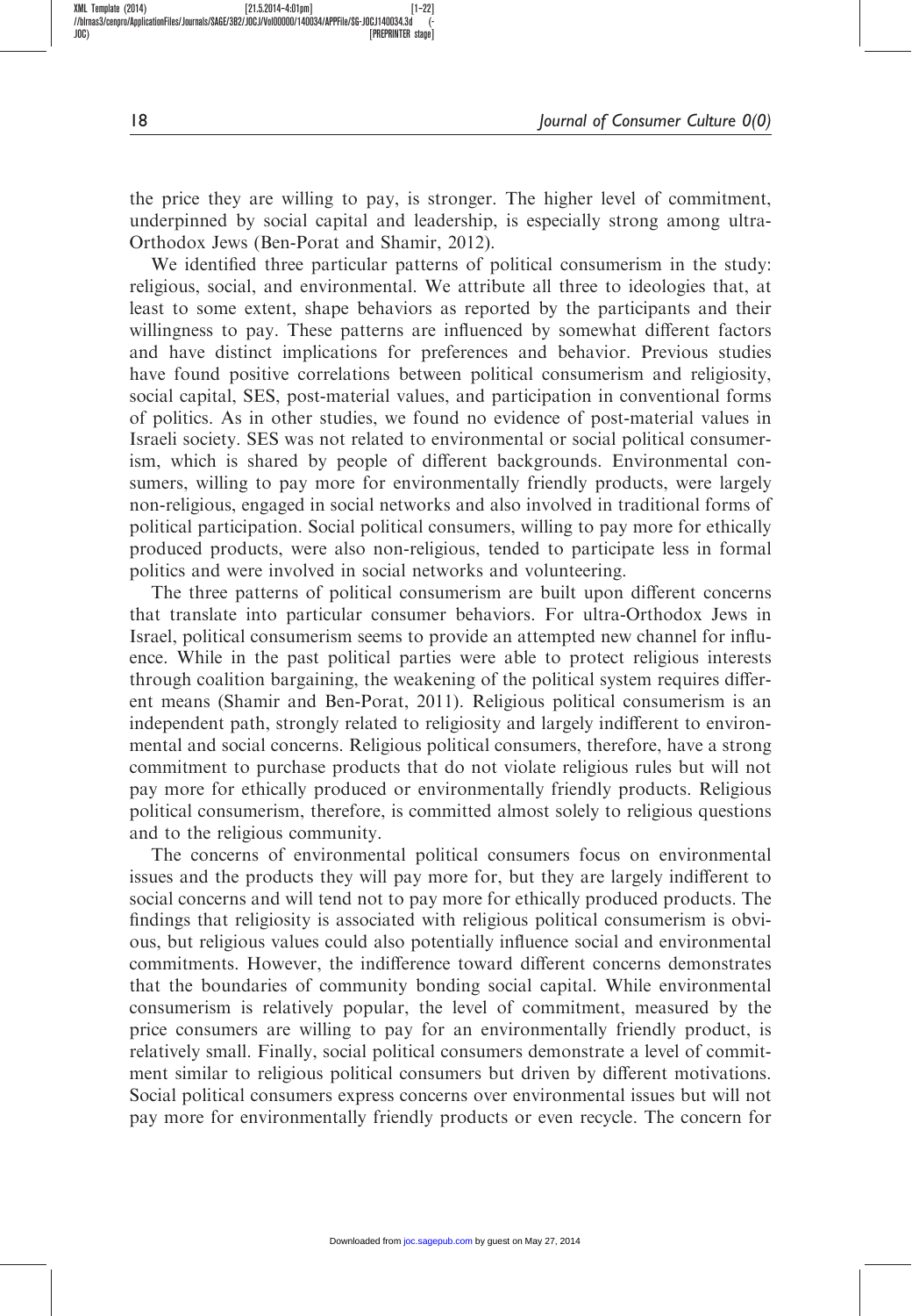environmental issues appears to be overshadowed by social commitments that crowd out environmental ones.

Political consumerism, therefore, is neither a general trait nor an arbitrary decision. Rather, more general commitments – religious, environmental, or social – guide individual decisions and create distinct patterns of political consumerism. Moreover, as this research demonstrates, political consumers differ not only in their motivations but also in their level of commitment and willingness to extend their concerns to other issues and beyond their social group.

#### References

- Andersen J and Tobiasen M (2004) Who are these political consumers anyway? Survey evidence from Denmark. In: Micheletti M, Follesdal A and Stolle D (eds) Politics, Products and Markets: Exploring Political Consumerism Past and Present. New Brunswick, NJ: Transaction Press, pp. 203–222.
- Arian A, Hermann T, Atmor N, et al. (2008) Auditing Israeli Democracy 2008: Between the State and Civil Society. Jerusalem, Israel: The Israeli Democracy Institute (in Hebrew).
- Azaryahu M (2000) McIsrael? On the ''Americanization'' of Israel. Israel Studies 5(1): 41–63.
- Barnes SH and Kaase M (1979) Political Action: Mass Participation in Five Western Democracies. Beverly Hills, CA: Sage.
- Beck U (1996) World risk society as cosmopolitan society? Ecological questions in a framework of manufactured uncertainties. Theory, Culture & Society 13(4):  $1-32$ .
- Beck U (1997) Subpolitics. Organization & Environment 10(1): 52–65.
- Beck U (1999) World Risk Society. Cambridge: Polity Press.
- Ben-Dor G, Pedhazur A and Hasisi B (2003) Anti-liberalism and the use of force in Israeli democracy. Journal of Political & Military Sociology 31(1): 119–142.
- Ben-Porat G (2013) Between state and synagogue, the secularization of contemporary Israel. Cambridge: Cambridge University Press.
- Ben-Porat G and Feniger Y (2009) Live and let buy? Consumerism, secularization and liberalism. Comparative Politics 41: 293–313.
- Ben-Porat G and Mizrahi S (2005) Political culture, alternative politics and foreign policy: The case of Israel. Policy Sciences 38: 177–194.
- Ben-Porat G and Shamir O (2012) Days of (un) rest: Political consumerism and the struggle over the Sabbath. Religion and Politics 5: 161–186.
- Berry H and McEachern MG (2005) Informing ethical consumers. In: Harrison R, Newholm T and Shaw D (eds) *The Ethical Consumer*. London: Sage, pp. 69–87.
- Bird K and Hughes D (1997) Ethical consumerism: The case of ''Fairly-Traded'' coffee. Business Ethics 6(3): 159–167.
- Blais A, Gidengil E, Netvitte N, et al. (2004) The evolving nature of non-voting: Evidence from Canada. European Journal of Political Research 43(2): 221–236.
- Boggs C (2000) The End of Politics: Corporate Power and the Decline in Public Sphere. New York and London: Guliford Press.
- Bostrom M and Klintman M (2008) Eco-Standards, Product Labeling and Green Consumerism. New York and London: Palgrave Macmillan.
- Carmeli Y and Applbaum K (2004) Introduction. In: Caemrli Y and Applbuam K (eds) Consumption and Market Society in Israel. New York: Oxford University Press, pp. 1–19.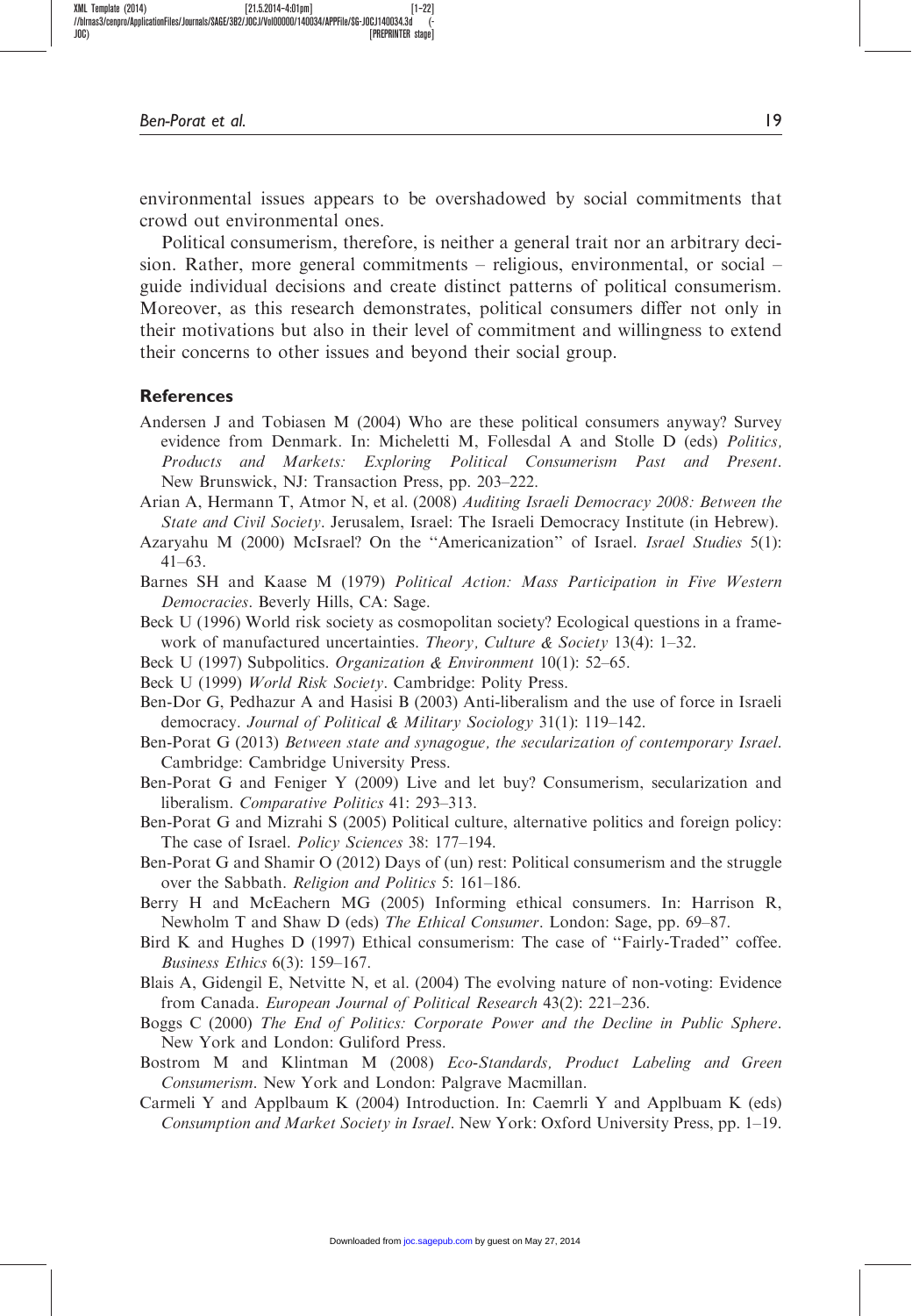- Dalton R (2004) Democratic Challenges, Democratic Choices. Oxford: Oxford University Press.
- Dalton R and Wattenberg MP (2000) Parties without Partisans: Political Change in Advanced Industrial Democracies. Oxford: Oxford University Press.
- Diamond L and Gunther R (2001) Introduction. In: Diamond L and Gunther R (eds) Political Parties and Democracy. Baltimore, MD: John Hopkins University Press, pp. ix–xxxiii.
- Elkington J and Hailes J (1989) The Green Consumer's Supermarket Guide: Shelf by Shelf Recommendations for Products Which Don't Cost the Earth. London: Gollancz.
- Forno F and Ceccarini L (2006) From the street to the shops: The rise of new forms of political action in Italy. South European Society and Politics 11(2): 197-222.
- Friedman M (1996) A positive approach to organized consumer action: The ''Boycott'' as an alternative to the boycott. Journal of Consumer Policy 19(4): 439–452.
- Friedman M (1999) Consumer Boycotts. New York: Routledge Press.
- Hay C (2007) Why We Hate Politics. Cambridge: Polity Press.
- Holzer B and Sorensen M (2001) Subpolitics and subpoliticians. Arbeitspapier 4 des SFB 536 Reflexive Modernisierung, July. Munchen: University of Munchen.
- Inglehart R (1990) Culture Shift in Advanced Industrial Societies. Princeton, NJ: Princeton University Press.
- Inglehart R (1997) Modernization and postmodernization: Cultural, Economic and Political Change in 43 Societies. Princeton, NJ: Princeton University Press.
- Jordan A, Wurzel R, Zito A, et al. (2004) Consumer responsibility-taking and eco-labeling schemes in Europe. In: Micheletti M, Follesdal A and Stolle D (eds) Politics, Products and Markets: Exploring Political Consumerism Past and Present. New Brunswick, NJ: Transaction Press, pp. 161–180.
- Koos S (2012) What drives political consumption in Europe? A multi-level analysis on individual characteristics, opportunity structures and globalization. Act Sociologica 55: 37–57.
- Lehman-Wilzig S (1991) Loyalty, voice and quasi-exit: Israel as a case study of proliferating alternative politics. Comparative Politics 24(1): 97–108.
- Levi M and Linton A (2003) Fair trade: A cup at a time? Politics  $\&$  Society 31(3): 407–432.
- Lindridge A (2005) Religiosity and the construction of a cultural-consumption identity. Journal of Consumer Marketing 22(3): 142–151.
- McClosky H (1968) Political participation. In: Sills DL (ed.) International Encyclopedia of the Social Sciences. New York: Macmillan and Free Press, pp. 252–265.
- Marsh A (1977) Protest and Political Consciousness. Beverly Hills, CA: Sage.
- Micheletti M (2003) Political Virtue and Shopping. New York: Palgrave Macmillan.
- Micheletti M and Stolle D (2007) Mobilizing consumers to take responsibility for global social justice. The Annals of the American Academy of Political and Social Science 61: 157–175.
- Migdal J (2001) The State in Society. Cambridge: Cambridge University Press.
- Milbrath L and Goel ML (1977) Political Participation, 2nd edn. Boston, MA: Rand McNally.
- Mizrahi S (2008) The new politics: Interest groups and alternative channels. In: Ben Porat G, Levy Y, Mizrahi S, et al. (eds) Israel since the 1980's. Cambridge: Cambridge University Press, pp. 146–168.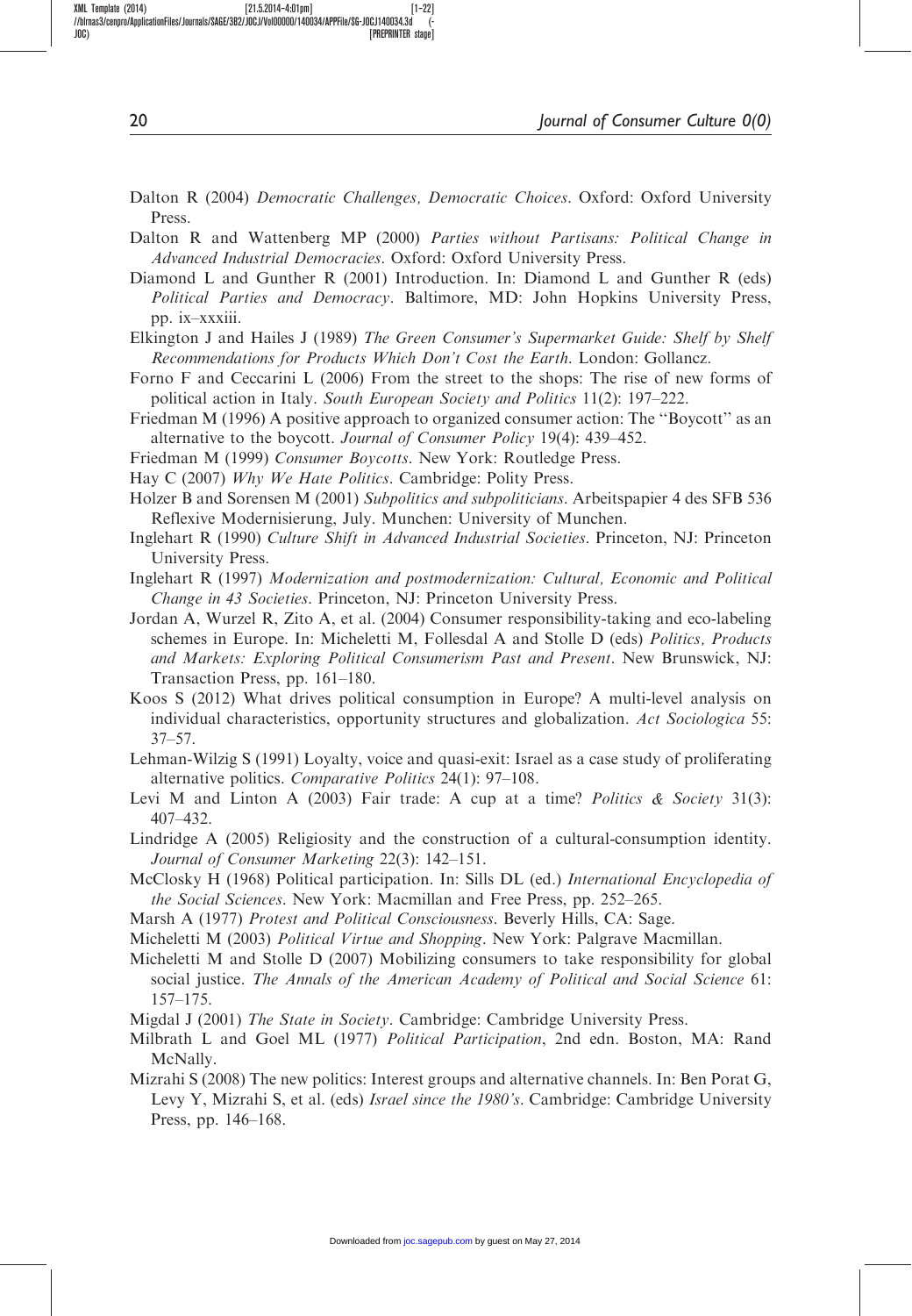- Nachmias D and Arbel-Ganz O (2005) The crisis of governance: Government instability and the civil service. Israel Affairs 11(2): 281–302.
- Neilson L and Paxton P (2010) Social capital and political consumerism: A multilevel analysis. Social Problems 57(1): 5–24.
- Norris P (1999) Introduction: The growth of critical citizens? In: Norris P (ed.) Critical Citizens. Oxford: Oxford University Press, pp. 1–30.
- Nye JS (1997) Introduction: The decline of confidence in government. In: Nye J, Zelikow P and King D (eds) Why People Don't Trust Government. Cambridge, MA: Harvard University Press, pp. 1–18.
- Parry G (1972) Participation in Politics. Manchester: Manchester University Press.
- Peretti J and Micheletti M (2004) The Nike sweatshop email: Political consumerism, internet and culture jamming. In: Micheletti M, Follesdal A and Stolle D (eds) Politics, Products and Markets: Exploring Political Consumerism Past and Present. New Brunswick, NJ: Transaction Press, pp. 127–144.
- Pharr SJ and Putnam RD (eds) (2000) Disaffected Democracies: What's Troubling the Trilateral Countries? Princeton, NJ: Princeton University Press.
- Pierre J (2000) Debating Governance: Authority, Steering and Democracy. Oxford: Oxford University Press.
- Putnam RD (2000) Bowling Alone: The Collapse and Revival of American Community. New York: Simon and Schuster.
- Ram U (2005) The Globalization of Israel. Tel Aviv, Israel: Resling (in Hebrew).
- Seidman GW (2003) Monitoring multinationals: Lessons from the anti-apartheid era. Politics & Society 31(3): 381–406.
- Shalev M (2000) Liberalization and the transformation of political economy. In: Shafir G and Peled Y (eds) The New Israel: Peacemaking and Liberalization. Boulder, CO: Westview Press, pp. 129–159.
- Shamir O (2011) Political consumerism, social-political entrepreneurs and public policy in the global era: Conceptual framework and case studies in Israel. PhD Thesis, Ben-Gurion University of the Negev, Israel.
- Shamir O and Ben-Porat G (2011) From the parliament to the market: Political consumerism and the fight for Sabbath. In: Thomas L (ed.) Religion, Consumerism and Sustainability. New York: Palgrave Macmillan, pp. 175–194.
- Singerman D (1995) Avenues of Participation. Princeton, NJ: Princeton University Press.
- Stadler N, Lomsky FE and Ben-Ari E (2008) Fundamentalism's challenges to citizenship: The Haredim. Citizenship Studies 12(3): 215–231.
- Stolle D, Hooghe M and Micheletti M (2005) Politics in the supermarket: Political consumerism as a form of political participation. *International Political Science Review* 26: 245–269.
- Stolle D, Micheletti M and Crepault J (2013) Mapping Political Consumerism in Western Democracies. In: Stolle D and Micheletti M (eds.) Political Consumerism: Global Responsibility in Action. Cambridge: Cambridge University Press.
- Strømsnes K (2004) Political consumption in Norway: Who, why and does it have any effect? Political consumerism: Its motivations, power, and conditions in the Nordic countries and elsewhere. In: Proceedings from the 2nd international seminar on political consumerism, Oslo, 26–29 August.
- Verba S and Nie N (1972) Participation in America: Political Democracy and Social Equality. New York: Harper & Row.